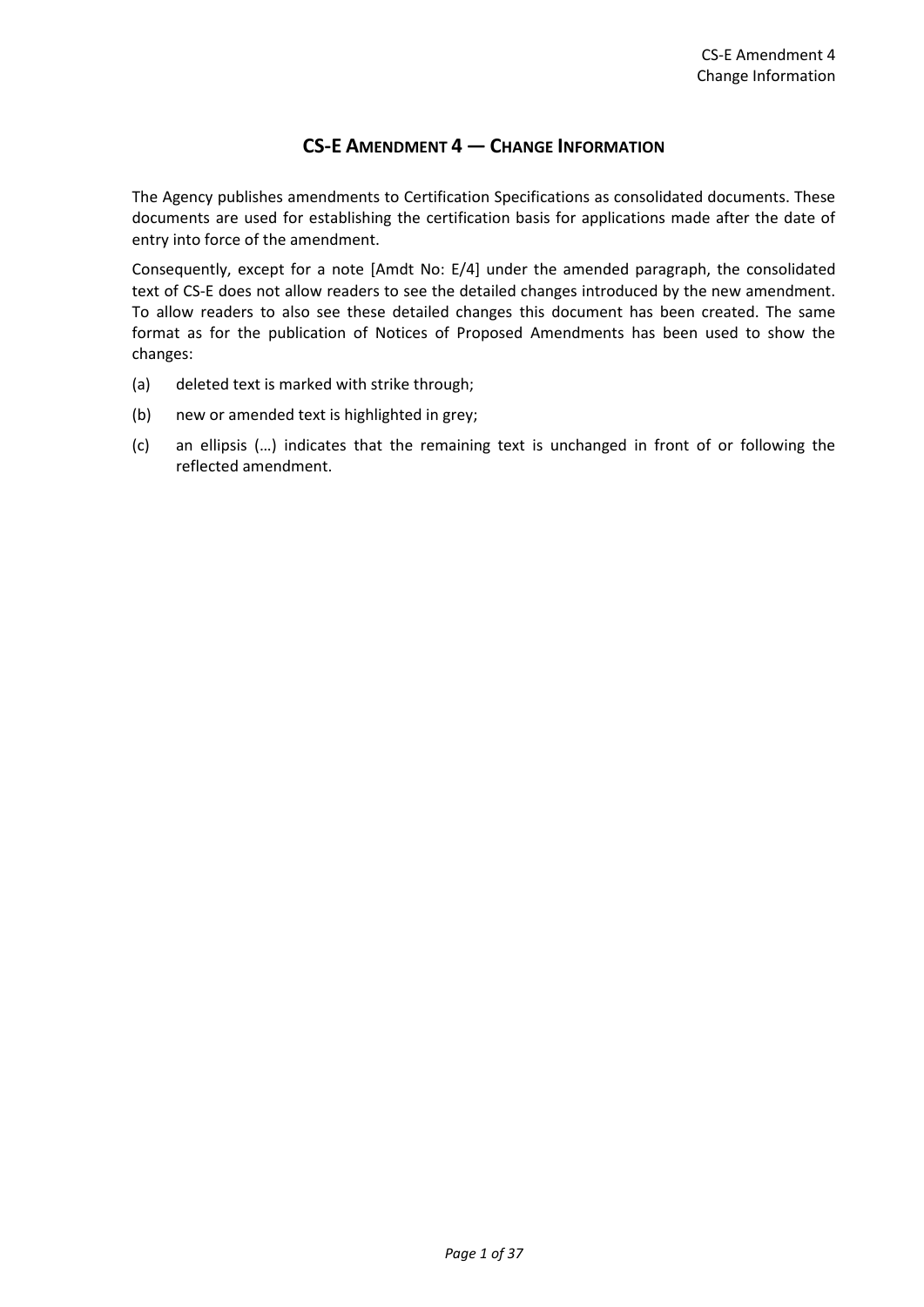#### **PREAMBLE**

CS-E Amendment 4 Effective: see Decision 2015/009/R

The following is a list of paragraphs affected by this amendment.

Contents (General lay-out)

Subpart D

|                  | CS-E 580         | Editorial change        |
|------------------|------------------|-------------------------|
| <b>Book 1</b>    |                  |                         |
| <b>Subpart E</b> |                  |                         |
|                  | <b>CS-E 650</b>  | Amended (NPA 2014-03)   |
|                  | <b>CS-E 740</b>  | Amended (NPA 2014-03)   |
|                  | <b>CS-E 780</b>  | Amended (NPA 2011-04)   |
| <b>Subpart F</b> |                  |                         |
|                  | CS-E 1050        | Created (NPA 2011-17)   |
| <b>Book 2</b>    |                  |                         |
| <b>Subpart A</b> |                  |                         |
|                  | <b>AMC E 30</b>  | Amended (NPA 2012-23)   |
| <b>Subpart E</b> |                  |                         |
|                  | <b>AMC E 510</b> | <b>Editorial change</b> |
|                  | <b>AMC E 650</b> | Amended (NPA 2014-03)   |
|                  | <b>AMC E 740</b> | Amended (NPA 2014-03)   |
|                  | <b>AMC E 780</b> | Amended (NPA 2012-23)   |
| <b>Subpart F</b> |                  |                         |
|                  | AMC E 1050       | Created (NPA 2011-17)   |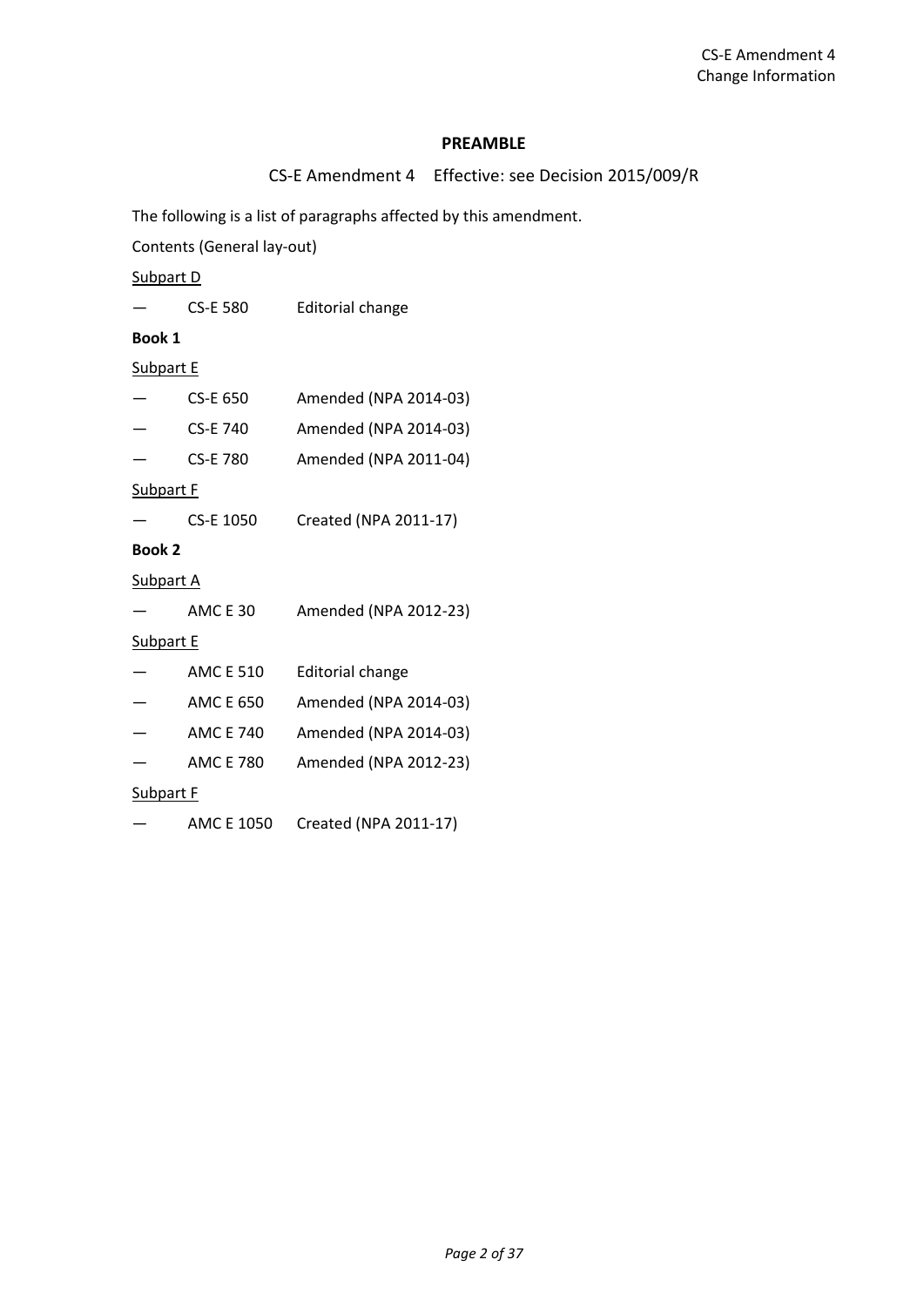# **CONTENTS (General lay-out)**

# **PREAMBLE**

### **CS-E BOOK 1 — AIRWORTHINESS CODE**

[…]

### **SUBPART D — TURBINE ENGINES; DESIGN AND CONSTRUCTION**

[…]

CS-E 580 Air Systems and Compressor and Turbine Bleed

[…]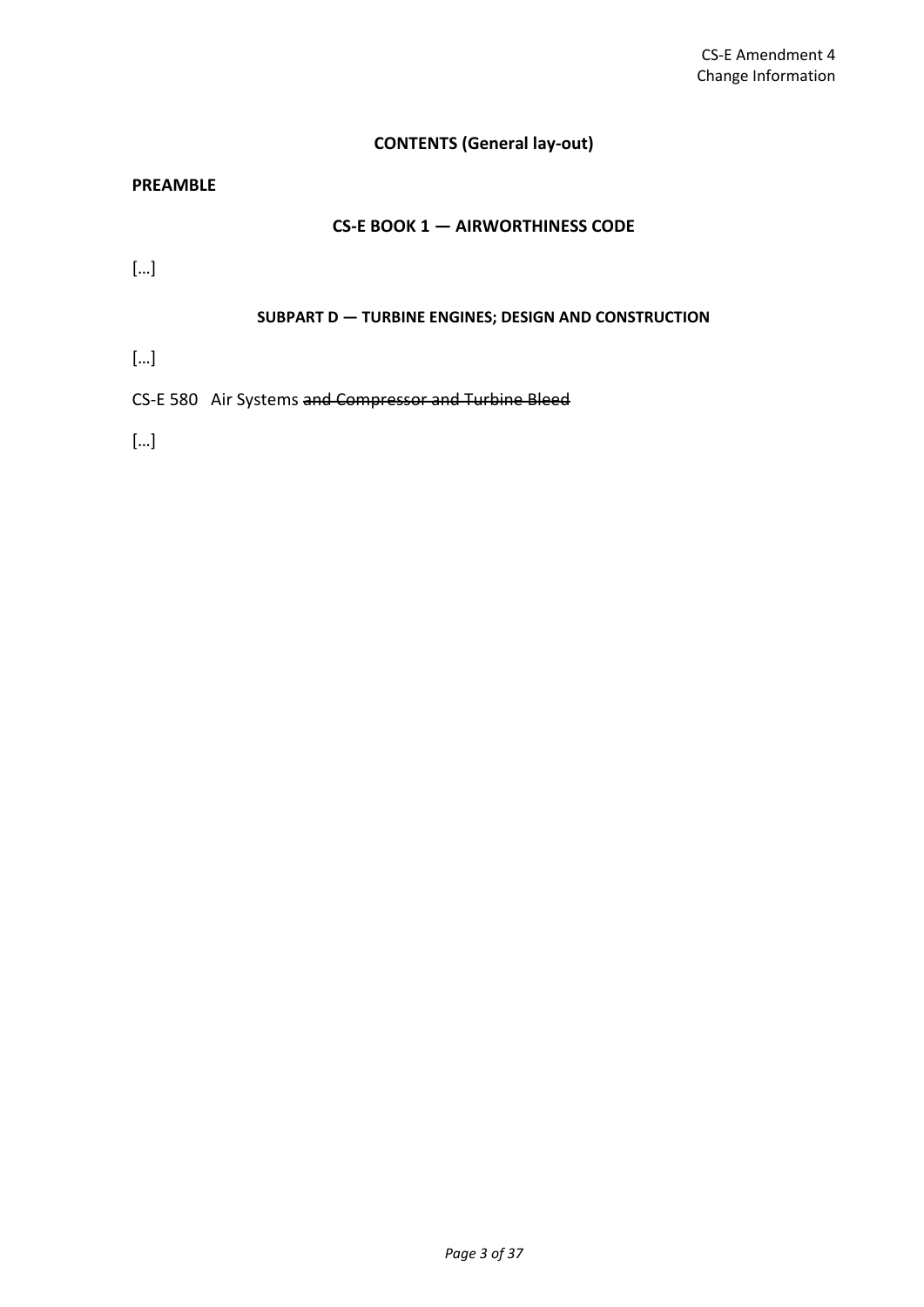## **CS-E BOOK 1 — AIRWORTHINESS CODE**

#### **SUBPART E — TURBINE ENGINES TYPE SUBSTANTIATION**

#### **1. Replace the existing CS-E 650 by the following text:**

**CS-E 650 Vibration Surveys**

**(See AMC E 650)**

- (a) It must be established by test or a combination of test and validated analysis that the vibration characteristics of all components that may be subject to mechanically or aerodynamically induced vibratory responses are acceptable throughout the declared flight envelope.
- (b) The vibration surveys must cover the ranges of power or thrust and rotational speed for each rotor module, corresponding to operations throughout the range of ambient conditions in the declared flight envelope, from the minimum rotational speed up to at least the maximum of:
	- (1) 103 % of the maximum rotational speed permitted for rating periods of two minutes or longer;
	- (2) 100 % of the maximum rotational speed permitted for rating periods of less than two minutes;
	- (3) 100 % of any Maximum Engine Over-speeds declared under CS-E 830.
- (c) If there is any indication that a rising response amplitude may lead to peak vibratory stresses occurring at a speed above the maximum rotational speed established under CS-E 650(b), the surveys must be extended sufficiently to reveal the maximum amplitude, except that the extension need not cover more than a further 2 percentage points increase beyond this speed.
- (d) The surveys must also cover the aerodynamic and aeromechanical factors which might induce or influence flutter in those systems susceptible to that form of vibration.
- (e) Evaluations must be made of the effects on vibration characteristics of operating with scheduled changes (including allowance for tolerances) to variable vane angles, compressor bleeds, accessory loading, the most adverse inlet airflow distortion pattern declared by the applicant and the most adverse conditions in the exhaust duct(s).
- (f) Except as provided by CS-E 650(g), the vibratory stresses associated with the vibration characteristics determined under this CS-E 650, when combined with the appropriate steady stresses, must provide suitable margins to the endurance limit of each component, after making due allowances for operating conditions and for the permitted variations in properties of the associated materials. The suitability of these stress margins must be justified for each component. If it is determined that certain operating conditions, or ranges, need to be limited, operating and installation limitations must be established.
- (g) The effects on vibration characteristics of excitation forces caused by Fault conditions must be evaluated and shown not to result in a Hazardous Engine Effect.
- (h) Compliance with this CS-E 650 must be substantiated for each specific installation configuration that can affect the vibration characteristics of the Engine. If these vibration effects cannot be fully investigated during Engine certification, the methods by which they can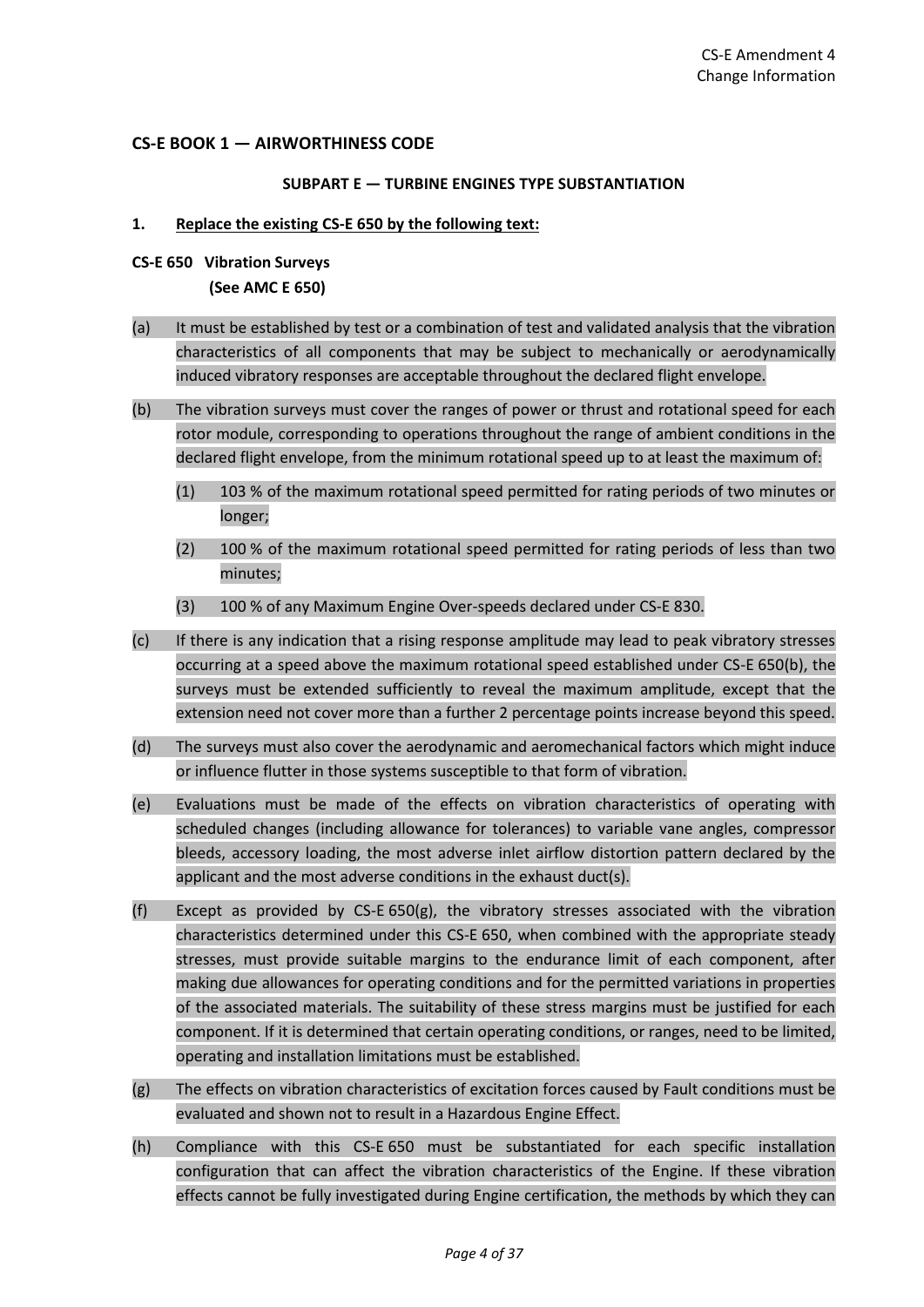be evaluated and compliance shown must be substantiated and defined in the Engine instructions for installation required under CS-E 20(d).

### **2. Amend CS-E 740 as follows:**

- **CS-E 740 Endurance Tests (See AMC E 740)**
- (g) *Incremental Periods*
	- (1) If a significant peak blade vibration response is found to exist on relevant components in the course of establishing compliance with CS-E 650 at any condition within the operating range of the Engine (not prohibited under CS-E 650  $(d)(f)$ ), not less than 10 hours, but not exceeding 50 %, of the incremental periods of Part 4 of the endurance test…

### **3. Amend paragraph CS-E 780 as follows:**

# **CS-E 780 Tests In Ice Forming Conditions Icing Conditions (See AMC E 780)**

- (a) It must be established by tests, unless alternative appropriate evidence is available, that the Engine will function satisfactorily when operated in the atmospheric icing conditions of CS-Definitions throughout the conditions of atmospheric icing (including freezing fog on ground) and falling and blowing snow defined in the turbine Engines air intake system ice protection specifications (CS-23.1093(b), CS-25.1093(b), CS-27.1093(b) or CS-29.1093(b)) of the Certification Specifications applicable to the aircraft on which the Engine is to be installed, as specified in CS-E 20(b), without unacceptable:
	- (1) Immediate or ultimate reduction of Engine performance,
	- (2) Increase of Engine operating temperatures,
	- (3) Deterioration of Engine handling characteristics, and
	- (4) Mechanical damage.

# (b) *(Reserved)*

- (be) During the tests of In showing compliance with the specifications of CS-E 780(a), all optional Engine bleeds and mechanical power offtakes permitted during icing conditions must be in the position set at the level assumed to be the most critical, or their effect must be simulated by other acceptable means. It must be established, however, that other likely use of bleed or mechanical power offtake will not lead to Engine malfunctioning.
- (d) Where the Engine is considered to be vulnerable to operation in ice crystal cloud conditions, in mixed ice crystals and liquid water conditions, or in snow, such additional tests as may be necessary to establish satisfactory operation in these conditions must be made.
- (ce) In showing compliance with the specifications of this paragraph CS-E 780, the conditions associated with a representative installation must be taken into account.
- (df) If after the tests it is found that significant damage has occurred, further running or other evidence may be required to show that subsequent Failures are unlikely to occur.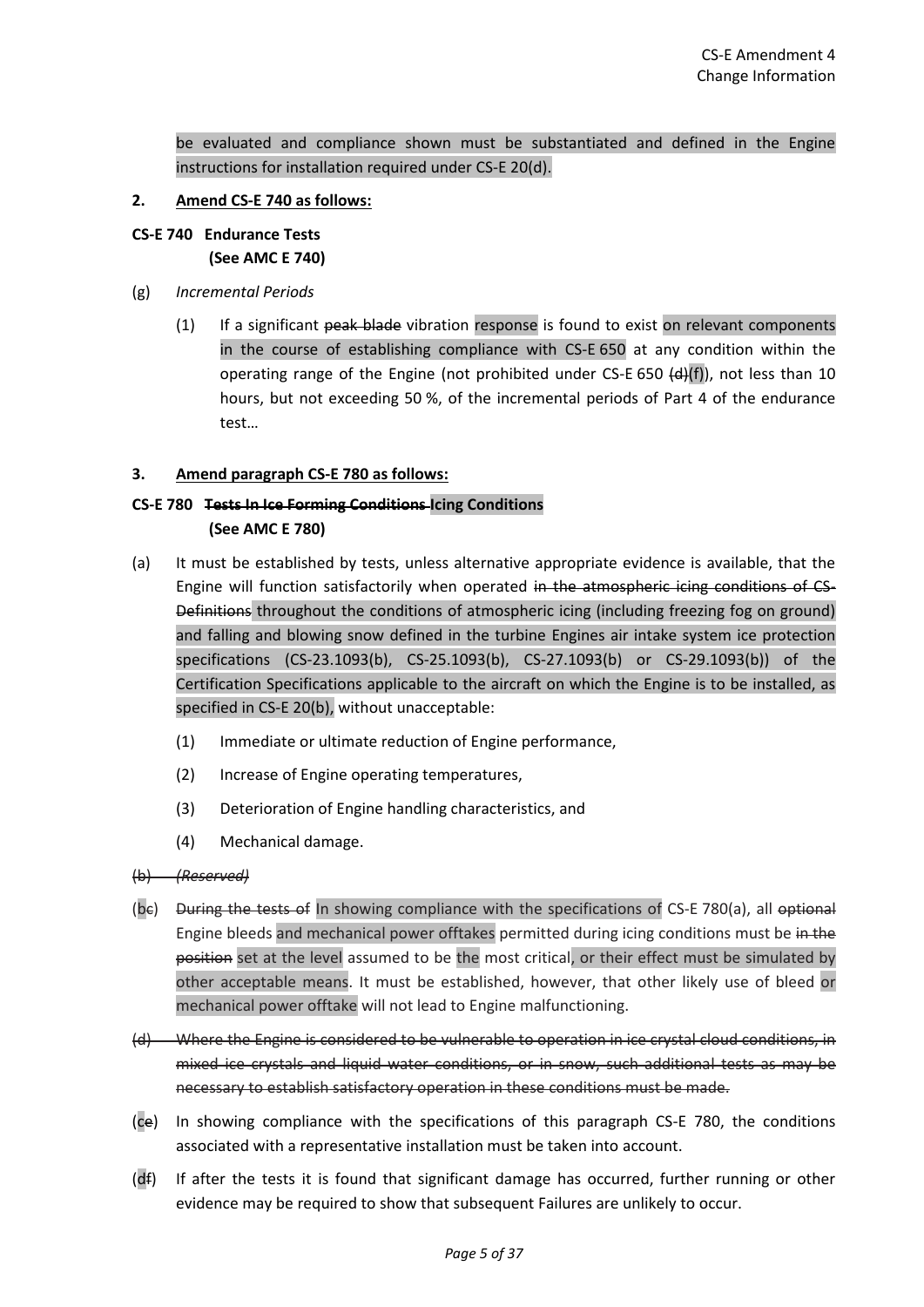- (eg) Where an air intake guard is fitted, compliance with the specifications of this paragraph CS-E 780 must be established with the guard in position, unless the guard is required to be retracted during icing conditions, in which case it must be established that its retraction is not affected immediately after a representative delay period.
- (f) Ice ingestion
	- (1) *Objective*. To demonstrate that the Engine will function satisfactorily following the ingestion of defined quantities of ice, as part of compliance with CS-E 540. Ingestion of ice may result from ice released by the Engine air intake (including after delayed selection of the ice protection system) or from other aircraft surfaces. Compliance with the requirements of this sub-paragraph shall be demonstrated by an Engine ice slab ingestion test or by validated analysis showing equivalence to other means for demonstrating soft body damage tolerance.
	- (2) Following the ingestion of ice under the conditions of this paragraph, the Engine shall comply with CS-E 780(a).
	- (3) For an Engine that incorporates or requires the use of a protection device, compliance with this paragraph need not be demonstrated with respect to ice formed forward of the protection device if it is shown that:
		- (i) such ice is of a size that will not pass through the protection device;
		- (ii) the protection device will withstand the impact of the ice; and
		- (iii) the ice stopped by the protection device will not obstruct the flow of air into the Engine resulting in unacceptable effects under CS-E 780(a).
	- (4) In establishing the ice slab ingestion conditions, the assumed ice quantity and dimensions, the ingestion velocity and the Engine operating conditions must be determined. Those conditions shall be appropriate to the Engine installation on the aircraft. These assumptions must be included in the manuals containing instructions for installing and operating the Engine under CS-E 20(d).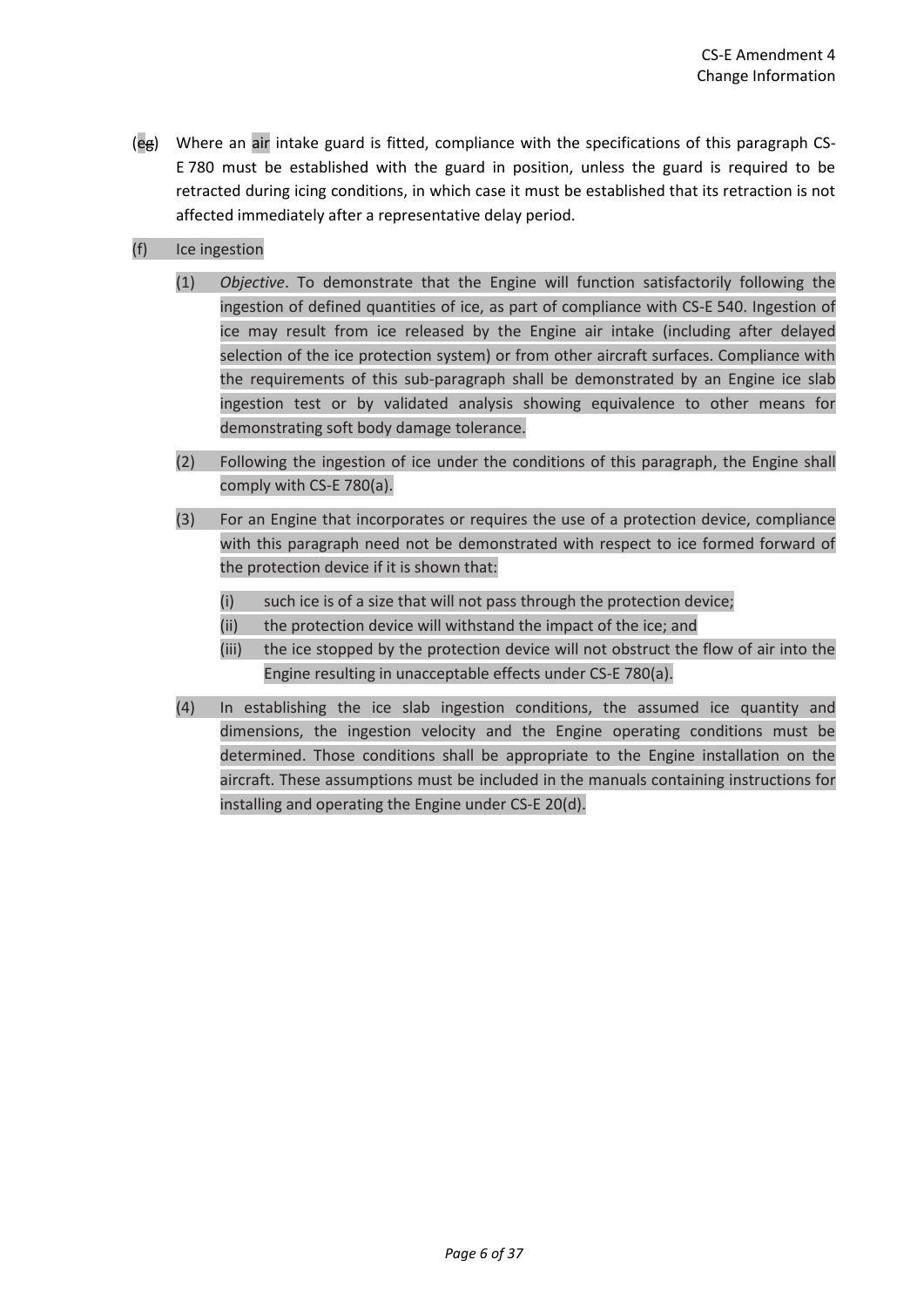#### **SUBPART F — TURBINE ENGINES — ENVIRONMENTAL AND OPERATIONAL DESIGN REQUIREMENTS**

- **4. Create CS-E 1050 as follows:**
- **CS-E 1050 Exposure to volcanic cloud hazards (See AMC E 1050)**
- (a) The susceptibility of turbine Engine features to the effects of volcanic cloud hazards must be established.
- (b) Information necessary for safe operation must be provided in the relevant documentation.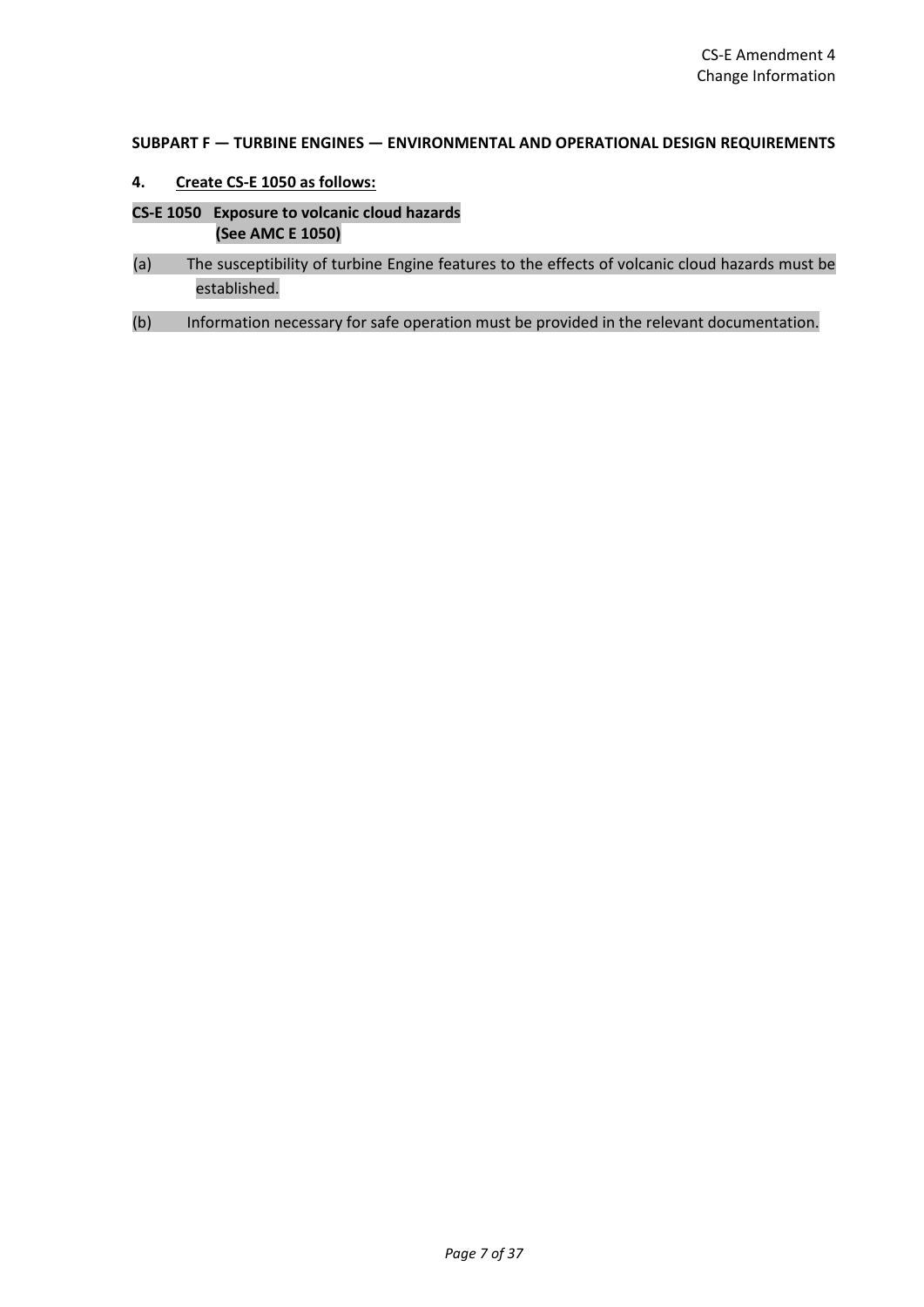# **Book 2 Acceptable Means of Compliance (AMC)**

### **SUBPART A — GENERAL**

### **1. Amend AMC E 30 as follows:**

# **AMC E 30**

# **Assumptions**

[…]

| <b>TURBINE ENGINES</b>         |                                                                      |
|--------------------------------|----------------------------------------------------------------------|
| []                             | $\lfloor  \rfloor$                                                   |
| Test in ice forming conditions | Intake conditions and configuration. Aircraft speeds and appropriate |
| <b>Icing Conditions</b>        | Engine powers.                                                       |
| <b>CS-E 780</b>                | Engine ingestion capabilities.                                       |
| []                             | l…]                                                                  |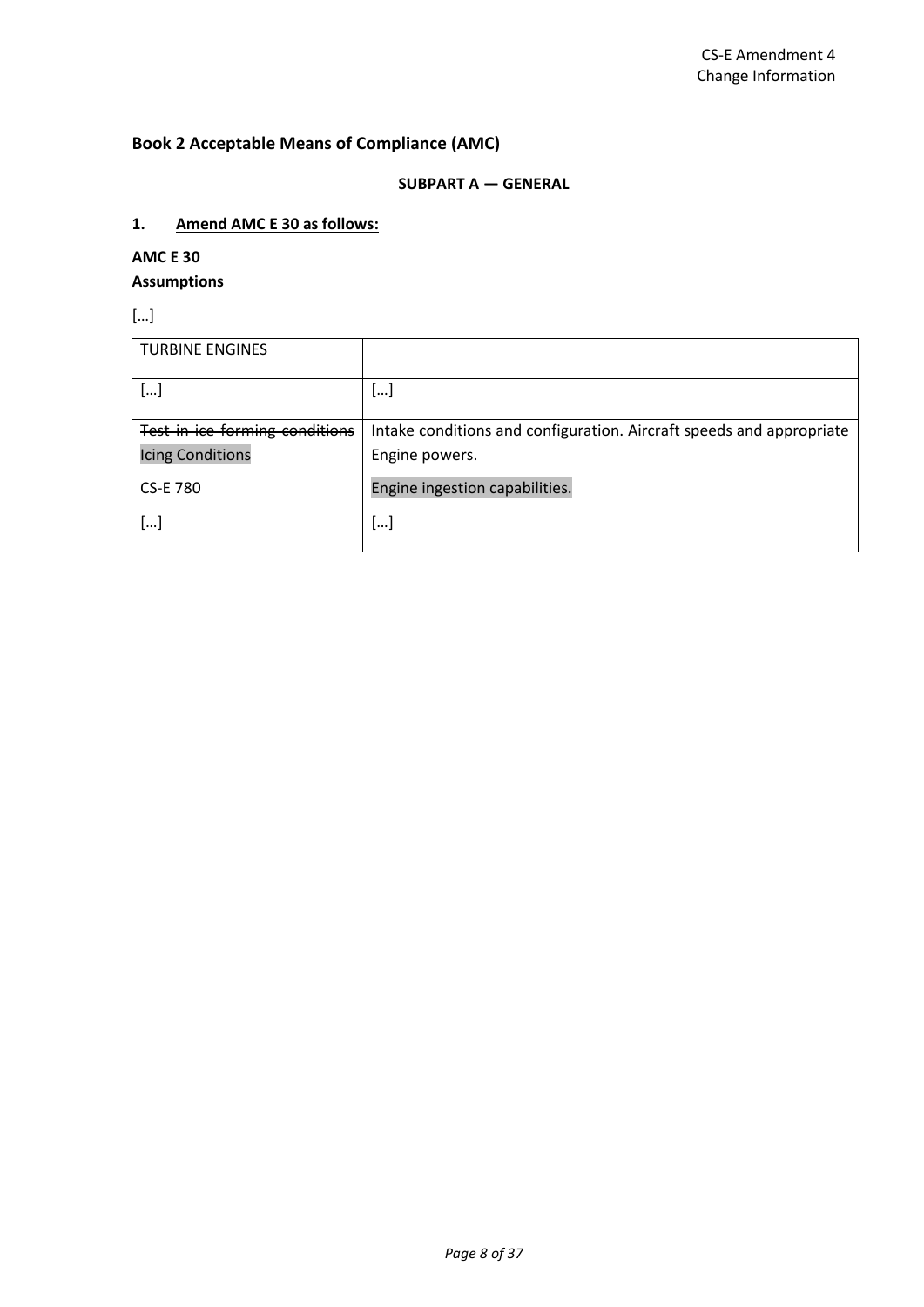#### **SUBPART E — TURBINE ENGINES TYPE SUBSTANTIATION**

# **2. Amend AMC E 510 as follows:**

#### **(5) Related documents.**

- […]
- Society of Automotive Engineers (SAE)/EUROCAE, Document No. ARP4754A/EUROCAE ED-79A, Certification Considerations for Highly Integrated or Complex Aircraft Systems Guidelines for Development of Civil Aircraft and Systems.

#### **3. Replace the existing AMC E 650 by the following text:**

#### **AMC E 650 Vibration Surveys**

# (1) Definitions. The following are defined for the purpose of this AMC:

| <b>Vibration Survey:</b>           | A vibration survey is a test or series of tests which, either<br>alone or in conjunction with validated analysis, establishes<br>the vibratory characteristics of Engine components.                                                                                                                                                                                                                                                                        |
|------------------------------------|-------------------------------------------------------------------------------------------------------------------------------------------------------------------------------------------------------------------------------------------------------------------------------------------------------------------------------------------------------------------------------------------------------------------------------------------------------------|
| <b>Baseline Test:</b>              | A baseline test is one which was performed for the<br>purpose of establishing experimentally the<br>dynamic<br>characteristics of Engine components using hardware,<br>and/or under conditions, different from those for which<br>approval is currently sought, and is an essential<br>requirement for a complementary validated analysis.                                                                                                                  |
| <b>Validated Analysis:</b>         | A validated analysis is one with demonstrated predictive<br>capability within a specified domain of applicability that<br>encompasses one or more complementary baseline tests.                                                                                                                                                                                                                                                                             |
| Module:                            | A module is either a compressor or a turbine which may be<br>single or multi-stage, or a gear box. If multi-stage, the<br>rotating elements are mechanically joined and rotate at<br>the same speed. The gas path entry and exit points are<br>clearly defined and are frequently nodal points in a<br>performance model.<br>Note: A single stage or subset of stages isolated from a<br>multi-stage compressor or turbine does not constitute a<br>module. |
| Physical Rotational Speed (Nr):    | The physical rotational speed of the rotating elements of a<br>module is the raw uncorrected rotational speed. It is<br>rotational speed as normally understood. The descriptor<br>'physical' is added in order to differentiate it clearly from<br>corrected speed.                                                                                                                                                                                        |
| Minimum Rotational Speed (Min Nr): | The minimum rotational speed of the rotating elements of<br>a module is the lowest steady state rotational speed which                                                                                                                                                                                                                                                                                                                                      |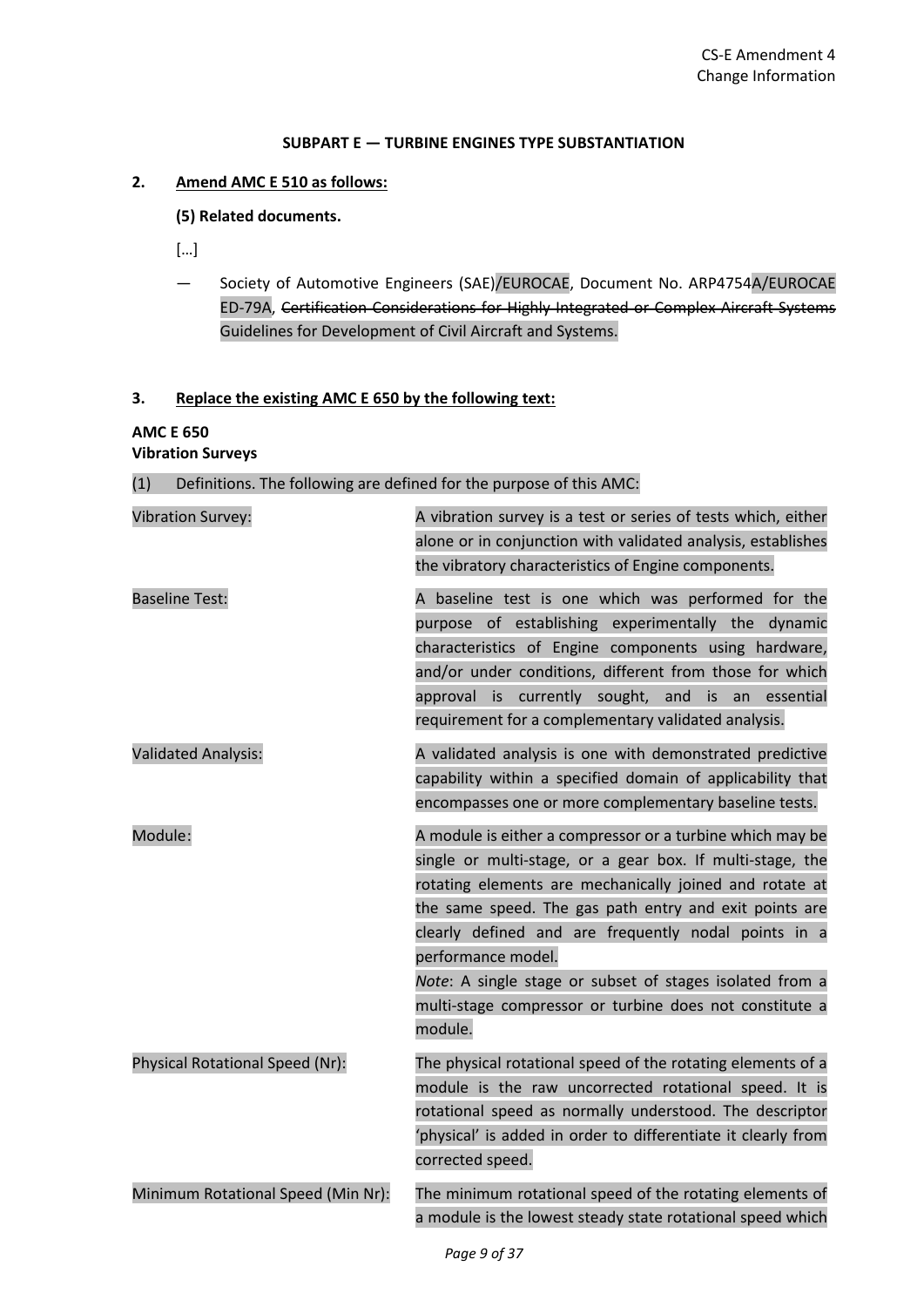|                           | can be obtained within the limits imposed by the Engine<br>Control System under Fault free conditions throughout the<br>declared flight envelope.                                                                                                                                                                                                                                                                                                  |
|---------------------------|----------------------------------------------------------------------------------------------------------------------------------------------------------------------------------------------------------------------------------------------------------------------------------------------------------------------------------------------------------------------------------------------------------------------------------------------------|
| Corrected Speed (Nc):     | The corrected speed of the rotating elements of a module<br>is the rotational speed normalised to a standard inlet<br>temperature of 15°C in accordance with the formula:<br>$Nc = N r / (T \text{ inlet}/288)^e$ ,<br>where T inlet is the module gas path inlet temperature in<br>Kelvin and the exponent e is determined empirically but<br>has a typical value of 0.5. Corrected speed is a parameter<br>widely used in performance modelling. |
| Declared Flight Envelope: | The declared flight envelope is the set of all airborne and<br>ground conditions of operation to be approved, including<br>start-up, shutdown and windmilling rotation in flight.                                                                                                                                                                                                                                                                  |
| Resonance:                | Resonance is a condition that occurs when an oscillatory<br>force applied to a component has a frequency that<br>coincides<br>with<br>of<br>the<br>component's<br>one<br>natural<br>frequencies, resulting in an elevated vibratory response. A<br>unique vibratory mode exists for each natural frequency.                                                                                                                                        |
| Flutter:                  | Flutter is a self-excited vibration of a component in a gas<br>flow, caused by a continuous interaction between the gas<br>flow and the structure, in which energy from the flow is<br>diverted to the structure such that the vibratory response<br>is sustained or increased. In turbomachinery, it usually<br>occurs at a natural frequency of the structure and in the<br>associated mode shape.                                               |
| Significant Response:     | A significant response is one in which a vibratory stress<br>exceeds the level that has been previously agreed by the<br>Agency as providing acceptable margin under CS-E 70 and<br>CS-E 100 for the type of feature concerned.                                                                                                                                                                                                                    |
| <b>Endurance Limit:</b>   | The endurance limit of a component is the maximum value<br>of alternating stress that, when repeated for an essentially<br>infinite number of cycles, will not result in high cycle<br>fatigue failure of the component. $107$ cycles have generally<br>been accepted as 'essentially infinite'. The endurance limit<br>is a function of steady-state stress, temperature, geometry<br>and material properties.                                    |

# (2) Introduction

The intent of the rule is to ensure the acceptable dynamic behaviour of all components and assemblies in a gas turbine Engine. More specifically, the rule is aimed at the avoidance of damaging high cycle fatigue failures.

(3) Selection of Components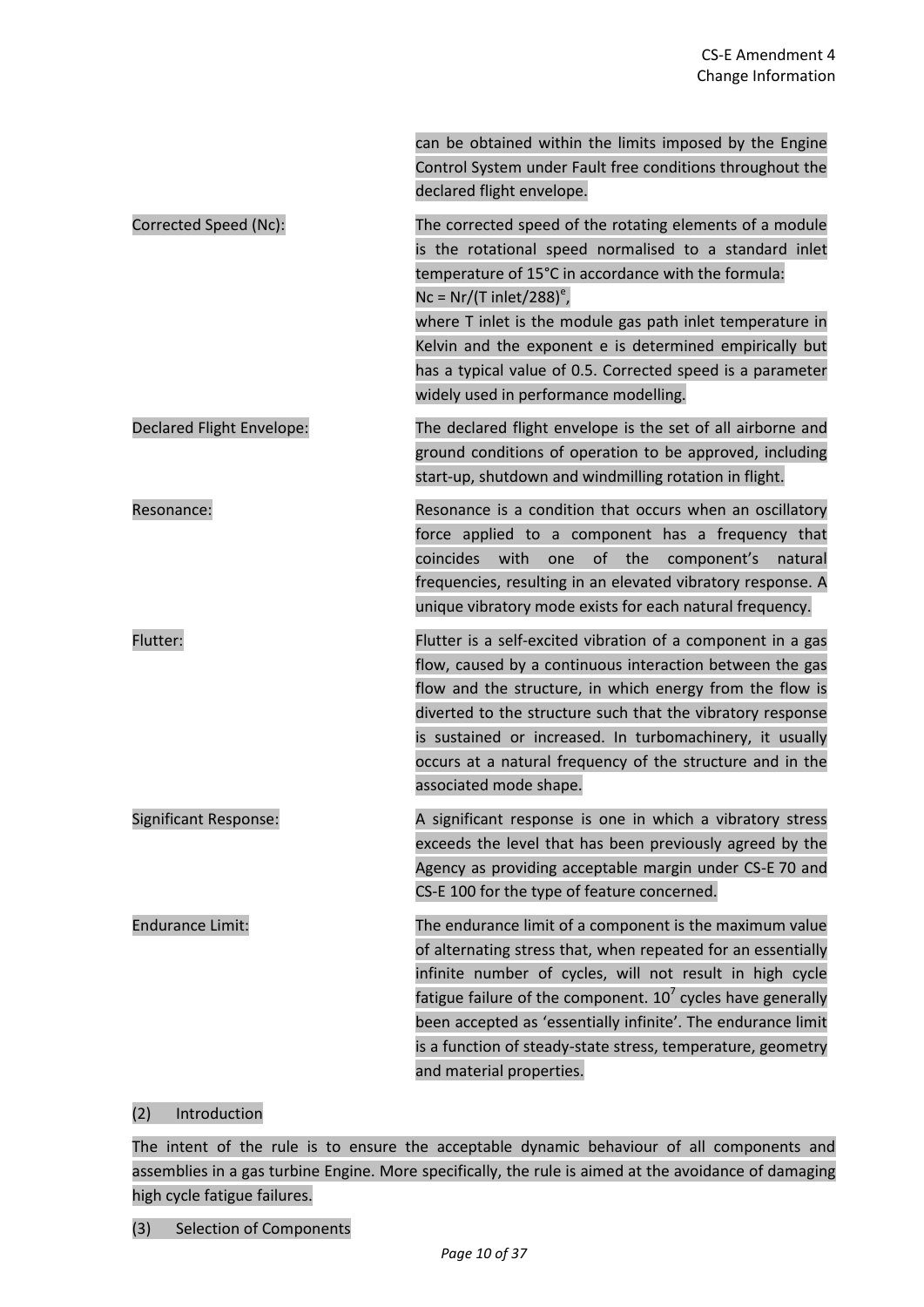CS-E 650(a) requires that the survey covers all components that may be subject to mechanically or aerodynamically induced vibrations. Component selection for the survey should be based on an appropriate combination of experience, analysis, and component test. The selected components would normally include:

- the most critical blades and vanes, from a vibration point of view, in the fan and each compressor and turbine module;
- all blade rows adjacent to variable incidence vanes;
- all fan, compressor and turbine discs and spacers;
- all main rotor shaft systems (and gears, when included in such systems);
- any other component specifically identified as requiring Engine test to substantiate analysis and/or to supplement component tests.

### (4) Test Conditions

A test or series of tests is an essential element of the survey. Whether the tests are new or baseline, the following conditions apply:

### (a) Rig testing

Normally, a full Engine test is the preferred means to complete the survey. However, an applicant may elect to use rig tests for overcoming limitations associated with a full Engine test, such as the amount of instrumentation capable of being fitted or the range of inlet conditions that can be tested. Rig tests generally consist of testing full or part of Engine modules. If rig tests are employed, the applicant should demonstrate that all pertinent interface conditions and physical hardware closely replicate actual Engine conditions.

#### (b) Speed requirements

It should be the goal of the test programme to cover at least the ranges of conditions required under CS-E 650(b) and (c).

CS-E 650(b)(1) requires consideration of 103 % of the maximum rotational speed permitted for rating periods of two minutes or longer, but where it proves physically impracticable to achieve the appropriate extended test conditions, the Agency may accept an alternative that complies with the intent of the requirement. Historically, the 3 % margin has been imposed to account for transient overshoot. If it can be demonstrated that the characteristics of the Engine Control System are such that the maximum rated speed cannot be exceeded in faultfree operation, the required maximum tested speed may, with the agreement of the Agency, be adjusted downward, but may not be less than 100 %.

Where an extension to the range required by CS-E 650(b) is considered necessary for the identification of the effects of a rising vibratory stress peak, as required under CS-E 650(c), but it proves physically impracticable to achieve the appropriate extended test conditions, the Agency may accept an alternative that complies with the intent of the requirement. Historically, the requirement has been imposed to account for Engine-to-Engine variability. The Engine manufacturing and build tolerances can result in peak vibratory stresses occurring at slightly different rotor speeds for Engines and Engine parts (for example blades) of the same type design. If tested components are deliberately selected to cover an adverse range of manufacturing variability or any other effect normally captured by increasing the test maximum speed by a further 2 %, the required maximum tested speed may, with the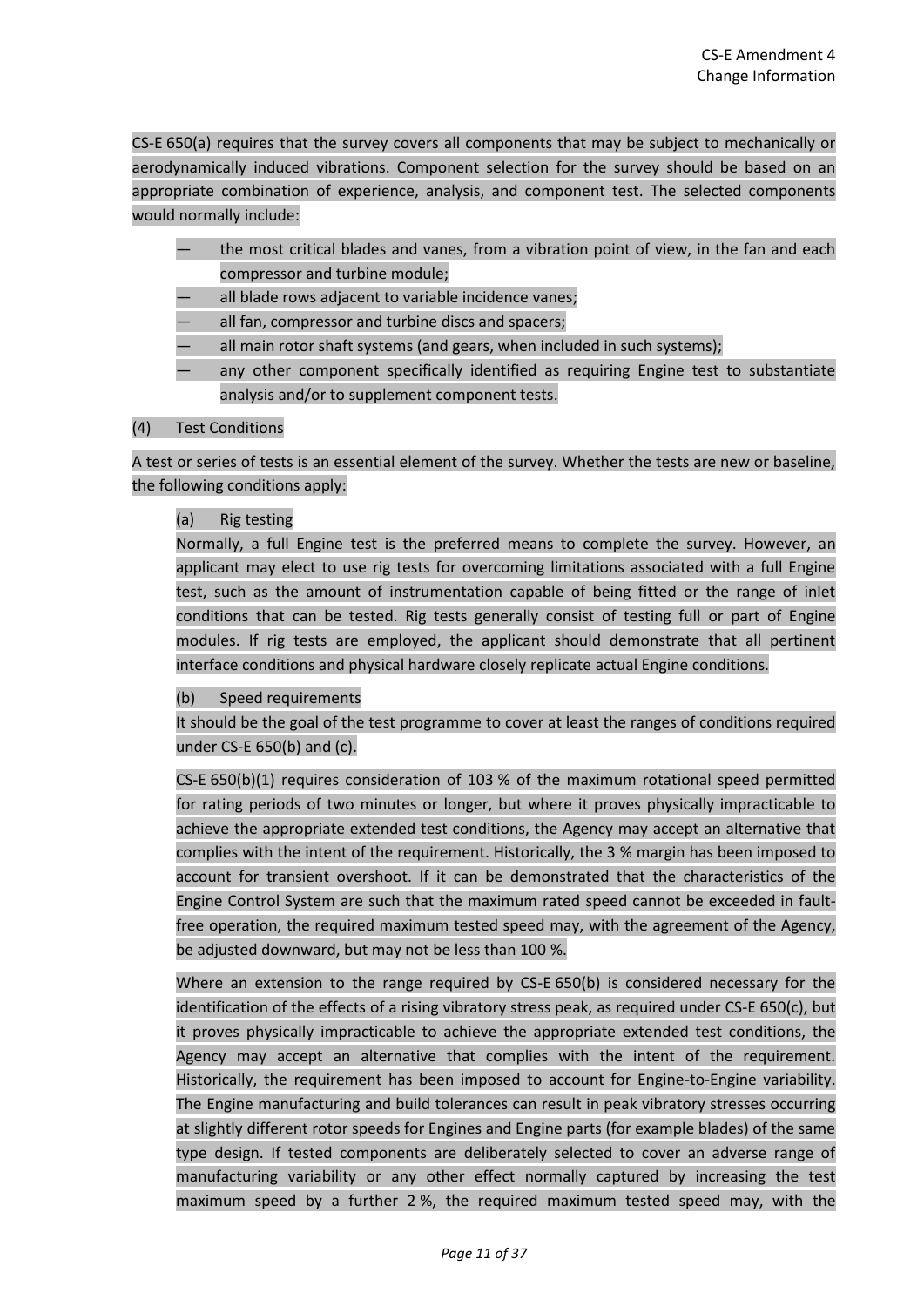agreement of the Agency, be adjusted downward, but may not be less than the maximum speed established for compliance with CS-E 650(b).

Any reduction in the speed range requirements of CS-E 650(b) and (c) proposed for the test programme should be justified by the applicant and agreed by the Agency. Normally, it would be expected that any test shortfall is covered by validated analysis.

Refer also to paragraph (5) 'Altitude and Temperature Effects' and (8) 'Flutter' for complementary guidance on affecting speeds.

#### (c) Instrumentation

To acquire the data required under CS-E 650 when conducting vibration surveys, the applicant should use suitable instrumentation, data acquisition, and analyser systems. Vibration-specific instrumentation may include dynamic strain gauges, accelerometers, dynamic pressure gauges and time-of-arrival sensors.

Vibratory stresses are most commonly calculated using dynamic strain gauges placed at predetermined locations and oriented to measure specific directional strains. These strain gauges should maintain their accuracy throughout the test conditions, particularly when repeatedly exposed to high temperatures for extended periods. The applicant should aim to take measurements at locations which are sensitive to the peak responses of interest but are also tolerant of a degree of mislocation/alignment variability. When these locations are not suitable or accessible for that purpose, stresses may be measured nearby provided that the relationships between the stresses at these locations and those at critical locations are known and predictable. To identify the accessible locations that best represent the critical stresses, knowledge of each natural mode and associated stress distributions is required, which may be gained from a combination of experience, analyses, or testing. This investigation is usually conducted before the certification test.

Time-of-arrival sensors, such as optical sensors or light probes, may prove convenient alternatives to strain gauges provided they are properly calibrated and their capabilities are clearly understood. The most common application for time-of-arrival sensors is to estimate blade tip displacements, which may then be converted to stresses at specific blade locations. Converting measured displacements or gauge strains to vibratory stresses requires a detailed knowledge of the blade normal mode frequencies, mode shapes, modal stress/strain distributions and associated tip displacements. This conversion should be shown to be sufficiently accurate or at least conservative. Time-of-arrival data for vibratory modes where measured displacements have low sensitivity in relation to stresses in critical areas should not be used in order to avoid excessive uncertainty in endurance limit calculations.

# (d) Instrumentation survivability

Where the Engine operates at such high rotor speeds and gas path temperatures that test instrumentation can only survive the environment for short periods of time, validated analysis would be expected to complete the substantiation. The loss of instrumentation should be minimal and the associated analysis should be primarily based on the surviving instrumentation data.

#### (e) Engine modifications

During testing, the Engine may be modified or adjusted in an effort to achieve the desired physical and corrected speeds, or any other test conditions. Any alterations made to the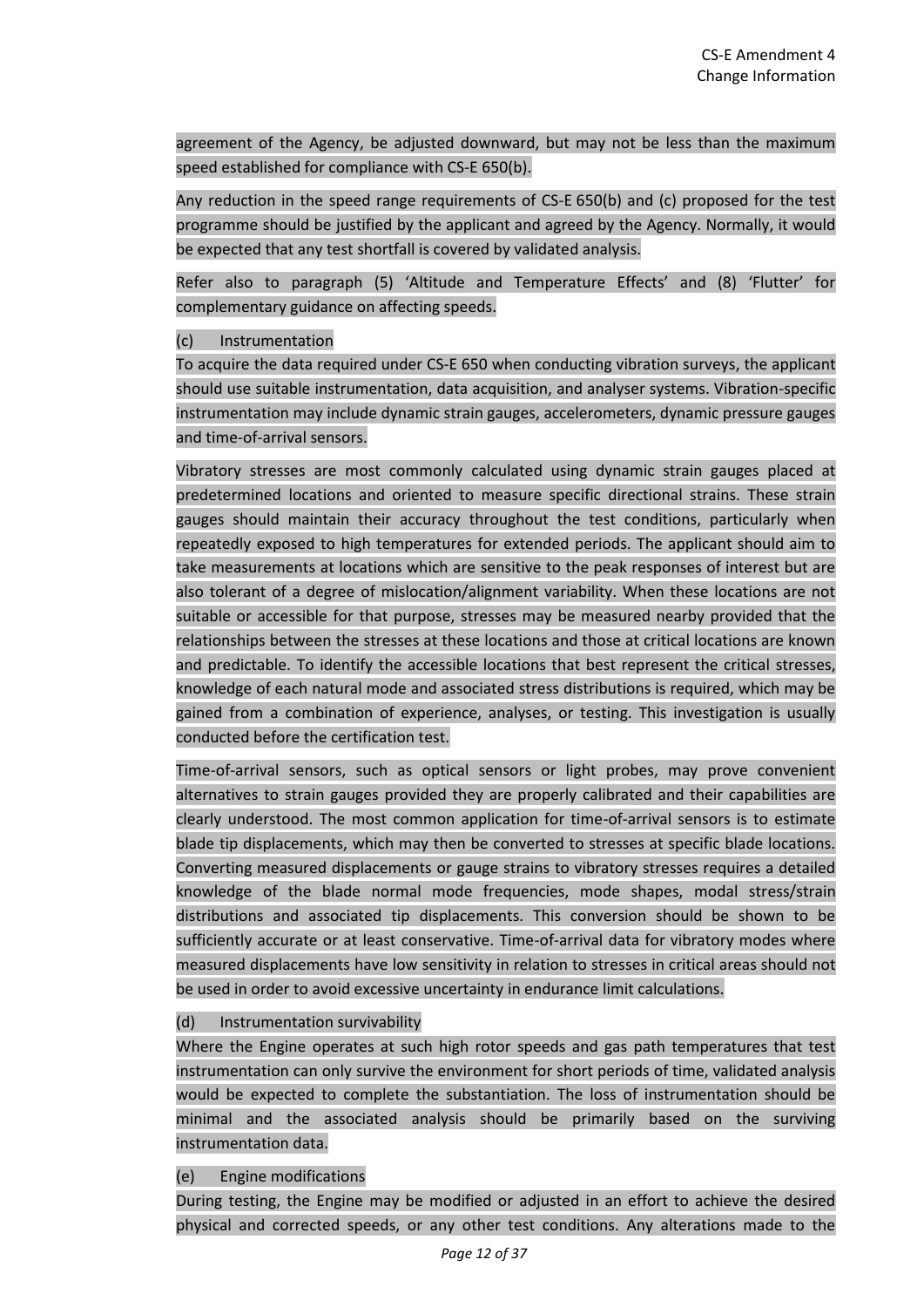Engine for these purposes should be evaluated to show that their effects are not detrimental or do not compromise the intent of the test and the test results.

### (5) Altitude and Temperature Effects

CS-E 650(a) requires that conditions throughout the declared flight envelope are evaluated when establishing that the dynamic behaviour of components and systems is acceptable.

Changes in operating conditions associated with ambient temperature and altitude variations affect Engine performance and airflow characteristics. This can have a significant effect on aerodynamic forcing and damping, which, in turn, affects the vibratory response and behaviour of certain components. Appropriate justification should be provided by the applicant that the worst operating conditions in the declared flight envelope have been fully explored.

Engine tests may be conducted by means of flight test or in altitude facilities or in other facilities such that the effects of altitude and temperature are properly represented and can be evaluated. Suitable test equipment and instrumentation should be used for each situation. The dependency of certain vibratory phenomena on temperature and altitude can be characterised as a dependency on corrected speed, which enables such phenomena to be investigated by means of sea-level testing, provided that the entire required corrected speed range can be achieved. In general, a high corrected speed implies that the airflow over the blading has a high Mach number, which is associated with higher aerodynamic forcing and lower aerodynamic stability.

#### (6) Fault Conditions

A number of common Fault conditions can have the effect of introducing additional excitation sources or changes to those existing under Fault-free conditions. Any change in vibration response should be evaluated and shown not to result in a Hazardous Engine Effect.

CS-E 650(g) applies to those Fault conditions that would cause abnormal vibrations that are difficult to identify in a timely manner so that appropriate mitigating action can be taken. Notwithstanding the provisions of CS-E 60 and CS-E 510 with regard to instrumentation, certain low-level vibrations caused by Fault conditions may not be recognised as associated with an Engine Fault and may not prompt an immediate response. Subsequently, these Faults may escalate to Hazardous Engine Effects. For example, the loss of an airfoil tip would be likely to result in a change in vibration due to the increased out-of-balance. Even if indicated by the means required under CS-E 60 and CS-E 510, this vibration might not be immediately recognised as abnormal or may not prompt immediate action, and could cause further damage. Other Faults include incorrectly scheduled compressor variables, stator vanes blockages or enlargement, and blockages of fuel nozzles. These Faults could produce local airflow distortions and changes in the airflow or pressure distributions that in turn may affect component vibratory response and characteristics. To address these Fault conditions, the applicant may use prior experience with Faults that occurred on other similar Engines. Successful experience is such that, after exposure to a Fault condition, the Engine was able either to continue in safe operation or to be shut down without creating a Hazardous Engine Effect. Applicants may also use field experience or other means to show that certain Fault conditions are Extremely Remote because of specific Engine configurations, design features or operating conditions. The requirements of CS-E 650(g) apply to the same components that are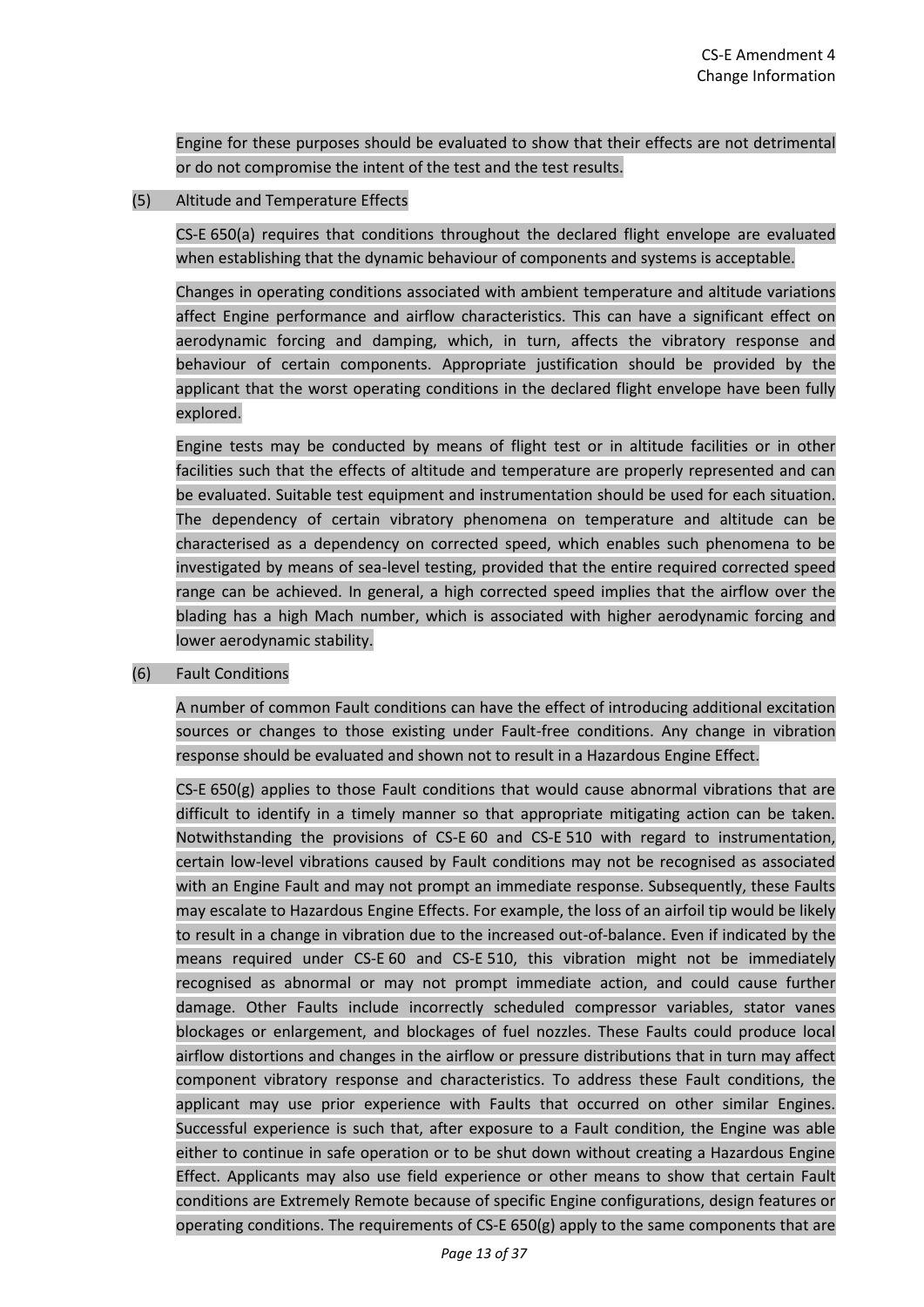considered under CS-E 650(a). When the effects of these Fault conditions extend to the rest of the Engine, they must be addressed under the requirements of CS-E 100 Strength and/or CS-E 520 Strength (for example, the out-of-balance effects on the Engine structural components).

### (7) Inlet Airflow Distortion

Fan and compressor vibration can be sensitive to inlet airflow distortion, and conditions consistent with the most adverse pattern declared by the applicant should be taken into account. Inlet airflow distortion may be associated with the air intake, crosswinds, or other operating and aircraft installation conditions. When an Engine test is performed, whether in a test cell or on a flight test bed, the inlet distortion may be achieved by various means, such as external crosswind devices, inlet distortion plates or suppression screens.

### (8) Flutter

Testing required to demonstrate satisfactory vibratory clearance from flutter boundaries may be accomplished by rig and/or Engine sea-level or altitude test, subject to the following considerations:

- (a) The presence of flutter may be acceptable in some circumstances, for example in a speed range encountered only briefly or infrequently, or where the flutter amplitude is limited to a safe level. However, the resulting vibration stresses must always satisfy the requirements of CS-E 650(f). A thorough investigation of the flutter response and its effects should be completed to show that the flutter does not result in a Hazardous Engine Effect. The investigation may include testing as required under paragraph (10) below for a significant response.
- (b) In all cases, the test procedure needs to recognise that some systems' susceptibilities to flutter will not be revealed during tests if the relevant operating conditions are not sustained long enough for the flutter to develop.
- (c) As flutter is a phenomenon which can be sensitive to small variations in those factors which could influence the response of the system, due consideration should also be given to possible variations between the nominal and extreme values of, for example, tip clearances, mechanical damping, operating lines and bleed flows. Experience has also shown that there are differences in susceptibility to flutter from one blade set to another and that 'tuned' blade sets might be more sensitive.
- (d) If tests will be conducted at sea level only, the applicant should propose a procedure acceptable to the Agency to account for altitude effects. For certain Engine modules, especially fans and compressors, it is expected that this will be achieved by testing throughout the range of corrected speed that the module will encounter in service, in which case the requirements of CS-E 650(b) and (c) with regard to physical rotational speed should be considered to apply also to corrected speed. The provisions of paragraph (4)(b) of this AMC are also applicable.
- (e) For some turbines, the propensity to flutter is not increased at maximum corrected speed, and other methods of demonstrating the absence of damaging flutter throughout the declared flight envelope may be more appropriate. It is important to ensure that the maximum stage inlet pressure at each physical speed is achieved, or compensation is provided. The strength of aerodynamic forcing on many turbine blades is predominantly driven by the total pressure levels, and the highest pressures are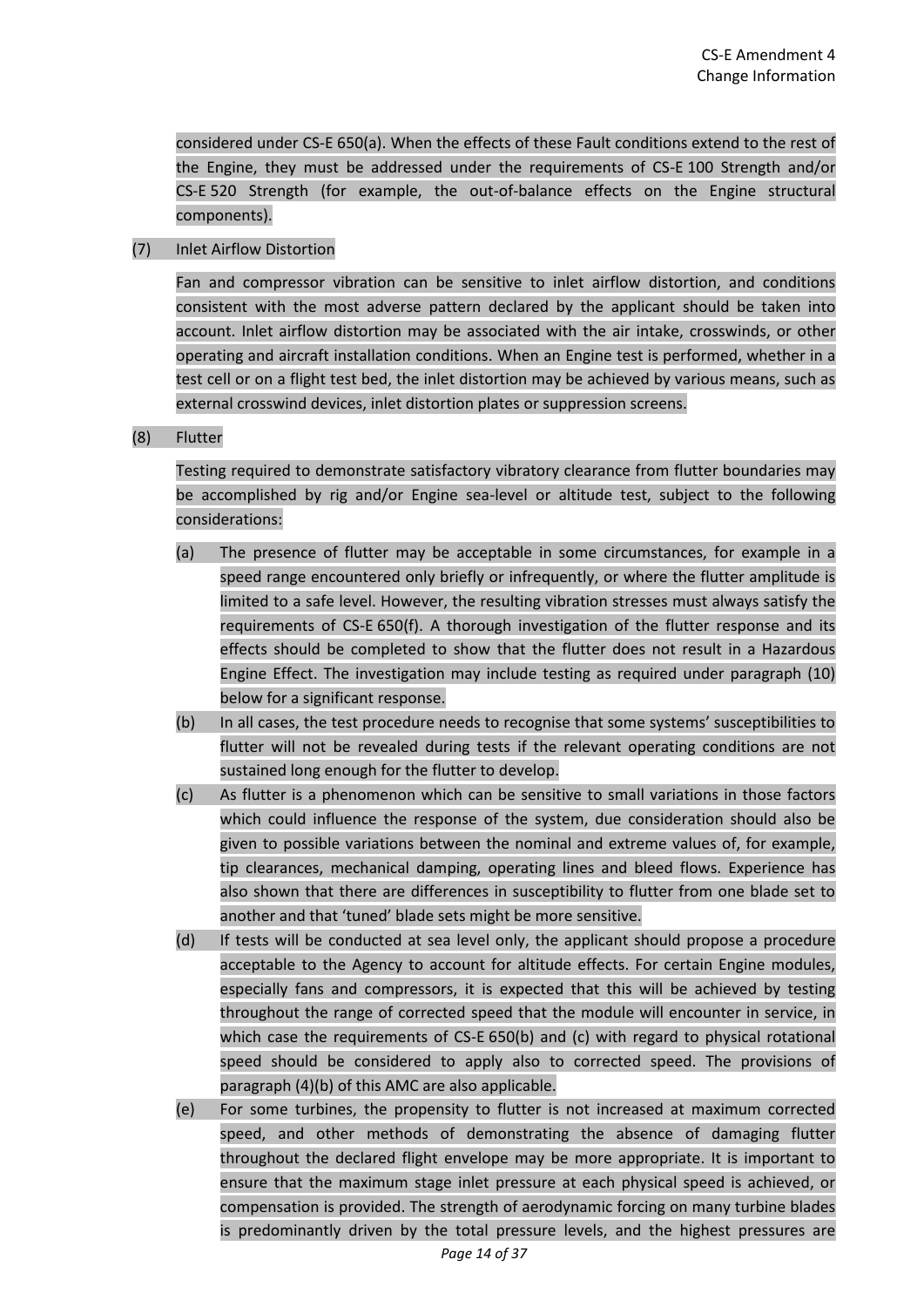expected at the highest mechanical speed. Where turbines operate in aerodynamically choked conditions and the mass flow through the turbine is dictated by the fixed geometry of the blading, the corrected speed is essentially constant. Higher corrected speed (at an aerodynamic work level) will lower the blading Mach numbers (Mn) and, conversely, a lower corrected speed will increase blading Mn. This means that, in such cases, running up to 100 % of maximum mechanical speed will cover the worst case (highest forcing) condition.

- (f) In general, the methods used to verify the absence of damaging levels of flutter throughout the declared flight envelope should include consideration of applicable combinations of the following:
	- (i) the ranges of physical and corrected rotational speeds for each rotor module;
	- (ii) the simultaneous occurrence of maximum fan or compressor inlet air total temperature and maximum corrected rotational speed (i.e. maximum reduced velocity);
	- (iii) the range of fan or compressor operating lines within the flight envelope;
	- (iv) the most adverse of other fan or compressor inlet air conditions encountered within the flight envelope (e.g. applicable combinations of total air pressure, density, temperature, and inlet distortion); and
	- (v) the hardware standard, the intake conditions and margins to account for Engine deterioration.
- (9) Variations in Material Properties and Natural Frequencies

Allowance should be made as follows for the permitted variations in material properties, critical dimensions and resulting natural frequencies of production components when interpreting test results or making analytical predictions:

(a) Material allowable stresses

The material property that is important in relation to the requirements of CS-E 650(f) is the endurance limit associated with specific combinations of mean stress and alternating stress, usually represented on a Goodman diagram. The influence on the endurance limit of manufacturing processes, the local geometrical features, and temperatures should also be taken into account.

(b) Stress margins

Section CS-E 650(f) requires suitable stress margins for each part evaluated, usually represented by the stress margins at the critical or limiting locations. The stress margin is the difference between the material allowable at a particular location and the measured vibratory stress at that location. The criteria for stress margin suitability should account for the variability in design, operation and other mitigating factors identified during the certification test.

(c) Modal response

The total vibratory stress at any given location is the sum of the resonant stresses associated with all active and concurrent normal modes, plus any other vibratory stresses that occur at that particular rotational speed. Due to variability in properties (material and geometry) the frequencies and separation of the modes may be different from blade to blade (or other component). The applicant should consider the stress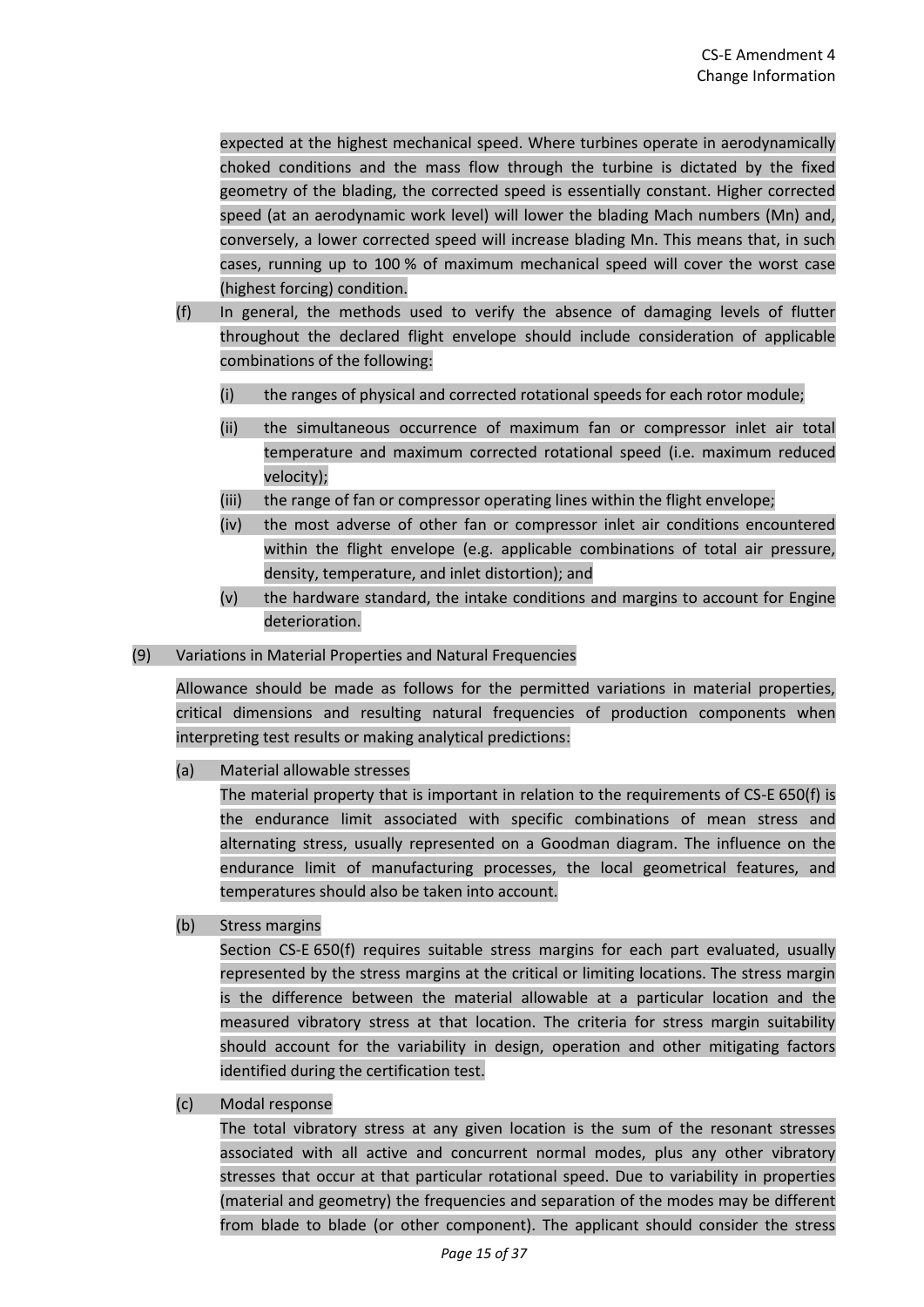amplitudes that occur within permitted blade-to-blade variations of natural frequency. For example, if for a particular blade design the natural frequency (fn) range is fn ± 2.5 %, then the combined amplitudes within this range should be considered.

Where there is potential for more than one mode to be excited at the same time/speed, the overall amplitude will be a combination of contributions from each individual response. The combined stress is typically calculated by breaking down the vibratory stress of each mode into its stress components and then combining the modal contributions in proportion to the individual measured responses to obtain the overall principal or equivalent vibratory stresses.

(10) Dwell Testing

The applicant should determine all significant responses within the operating conditions prescribed in CS-E 650 and allow sufficient time for any associated resonant modes to respond. This is usually accomplished during slow acceleration and deceleration speed sweeps covering the range of required speeds.

If any significant response is found, then the relevant components should be subjected to sufficient cycles of vibration close to, and/or on, the response peak to demonstrate compliance with CS-E 650(f). This dwell testing would normally be incorporated into the incremental periods of the CS-E 740 Endurance Test as required by CS-E 740 $(g)(1)$ . Components subjected to such dwell testing should subsequently also meet the strip inspection requirements of CS-E 740(h).

(11) Transient Response

Consideration should also be given to the speed range from zero to minimum rotational speed, especially in the case of supercritical shafts. Some predicted potentially damaging transient responses may require an aggressive control input to provoke a representative response.

# (12) Instrumentation Incompatibility

If the dimensions of the components to be tested are incompatible with the necessary instrumentation, instrumented Engine tests to substantiate the vibration characteristics of these components and the variation of the Endurance Test incremental running as prescribed in CS-E 740(g)(1) may be waived wholly or in part if the Agency is satisfied that the total hours of operation accumulated on test beds or in flight, under representative conditions, prior to certification are sufficient to demonstrate that the vibration stress levels are acceptable.

(13) Installation Compatibility

The intent of CS-E 650(h) is to ensure vibratory compatibility between the Engine and each intended installation configuration when the Engine is installed and operated in accordance with the manufacturer's approved instructions. The applicant will normally be expected to provide sufficient information in the Engine instructions for installation to enable the aircraft manufacturer(s) to establish that the installation does not unacceptably affect the Engine's vibration characteristics. In establishing vibratory compatibility between the Engine and the installation, consideration should be given to the need to declare operating limitations and procedures. Where appropriate, at least the following aspects and installation features should be considered: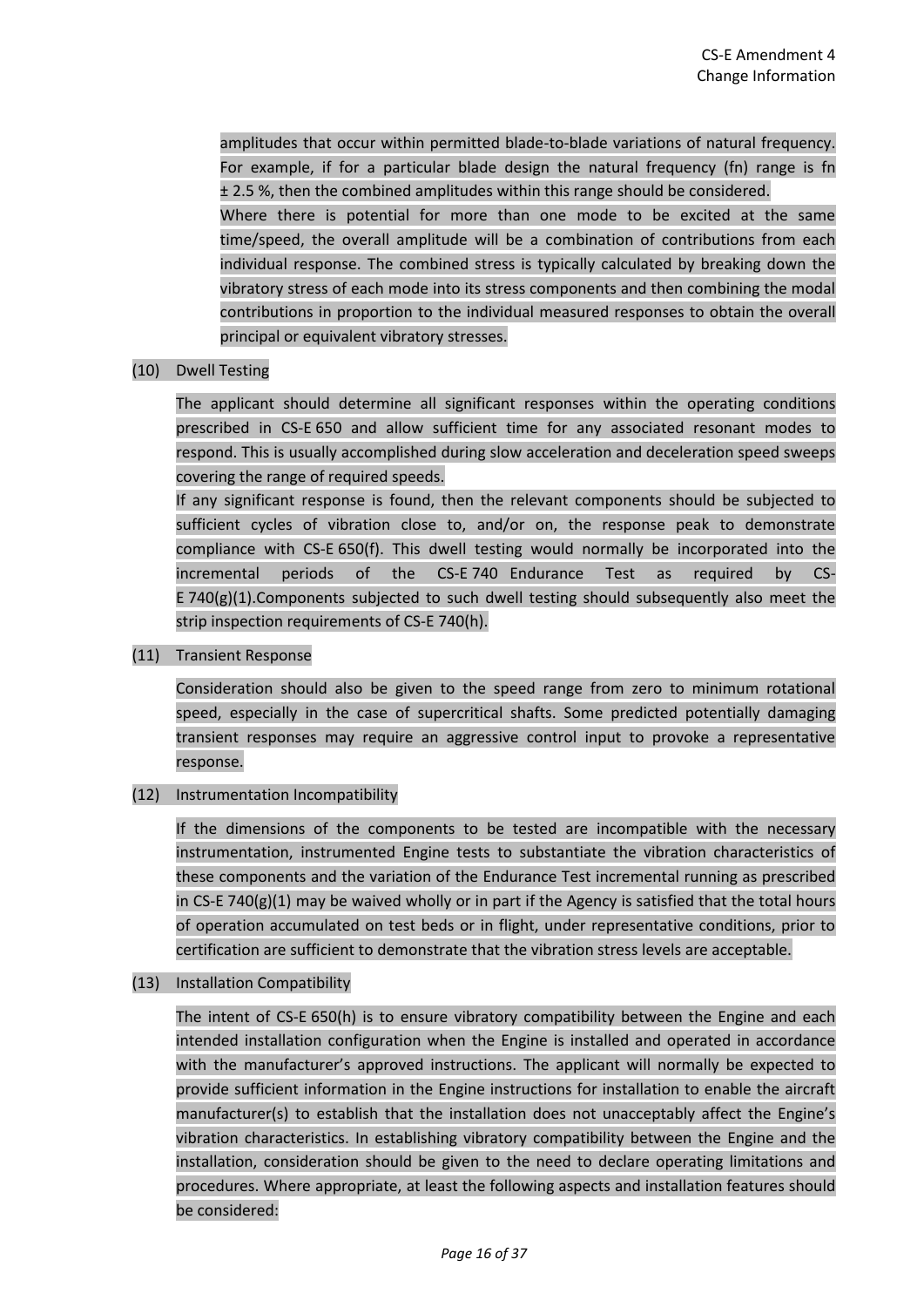- each Propeller approved for use on the Engine;
- each thrust reverser approved for use on the Engine;
- installation influences on inlet and exhaust conditions;
- mount stiffness; and
- rotor drive systems.

#### (14) Modelling and Analysis

Acceptable analytical methods are based on the complementary concepts of a baseline test and validated analysis. The general principle is that a baseline test in conjunction with validated analysis is equivalent to a new test.

(a) Baseline test

A baseline test is usually one of the following:

- (i) An Engine or rig test run on the first model of an Engine type during the type certification programme. The validated analysis developed on the basis of this test may then be used for derivative models that are added to the same type certificate.
- (ii) An Engine or rig test run on a previously certified Engine type. The validated analysis developed on the basis of this test may then be used for Engines whose design characteristics and operating conditions are shown to be sufficiently similar to those of the Engine in the baseline test.
- (iii) An Engine or rig test specifically run to support the creation of the validated analysis.

The design characteristics and operating conditions run in the baseline test(s) should be shown to be sufficiently similar and inclusive of the domain of applicability for the Engine being certified, as defined in this AMC, paragraph (14)(b)(i), (ii) and (iii).

A test from which the results are used to calibrate an analysis is not in general eligible to be considered a baseline test in relation to the validation of that analysis. The same test results cannot be used both to calibrate and validate an analysis.

- (b) Validated Analysis
	- (i) Development of the Validated Analysis.

The analytical model should be validated against one or more baseline tests. For each baseline test on which the validation is based, it should be shown that the analysis consistently predicts the observed behaviour and vibratory responses of the components investigated to an acceptable precision and accuracy. Alternatively, it could be shown that predictions reliably overpredict the vibratory response.

The applicant should clearly define the domain of applicability of the analysis, comprising the ranges of design characteristics and operating conditions for which the analysis will be deemed to be validated. Typical design characteristics and operating conditions which may constitute a definition of the domain of applicability are as follows:

- Engine architecture:
	- general configuration, for example 2- or 3-shaft design, turboshaft, turbofan, open rotor, geared fan;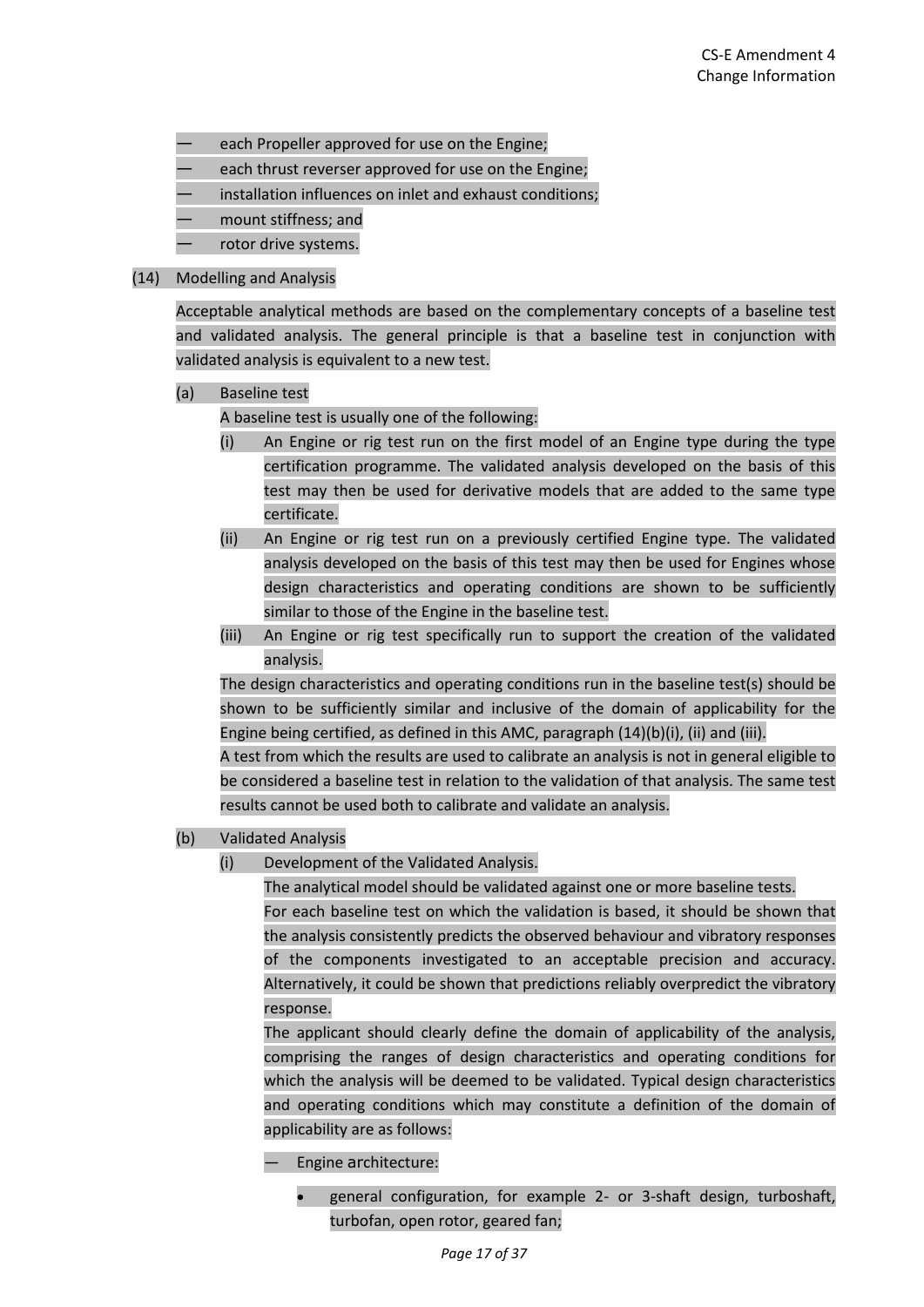- secondary air system;
- number, location and type of bearings, including installation (inner/outer race grounded, inter-shaft, damped, etc.), and associated support structures.
- Module type, for example high or low pressure turbine, axial or radial compressor.
- Component geometry, for example shrouded or unshrouded blades, aerofoil aerodynamic shapes ('2D' or '3D').
- Structural dynamic characteristics:
	- natural frequencies, which will influence the resonance speeds and aerodynamic stability (flutter);
	- mode shape similarity, for example a measure of accuracy that is often employed is the Modal Assurance Criterion (MAC). Typically, a MAC value greater than 0.9 indicates there is close agreement between measured and calculated mode shapes. Close matching of mode shapes implies that response to the same forcing will be similar;
	- mechanical damping levels; any difference will be directly reflected in the resonant response level or flutter suppression;
	- mistuning levels; the degree of scatter in frequency between blades will strongly influence the vibration amplitudes variability in a bladed disc and will have a stabilising influence on flutter.
- All structural dynamic characteristics affected by:
	- materials and construction technique, for example composites, anisotropic metals, joining methods
	- restraints, for example blade or vane attachment design, snubbers or dampers, flanges.

Similarity of the structural dynamic characteristics is frequently demonstrated by a combination of comparative analysis and modal testing in a laboratory.

- Aeroelastic characteristics:
	- The Strouhal number (k) or reduced frequency which characterises the variation of flow with time, where  $k = \omega c/U$ ,  $\omega =$  frequency,  $c =$ component length in flow direction and  $U =$  flow velocity, is relevant for flutter.
- Sources of vibratory excitations and forcing strength:
	- upstream or downstream rotors, stators or struts, for example numbers off, aerodynamic style, axial gapping;
	- gas stream characteristics, inlet or flow path asymmetry, main gas path and secondary flows;
	- power or thrust levels, air density, Mach number and Reynolds number that can affect both flutter and forced response amplitudes,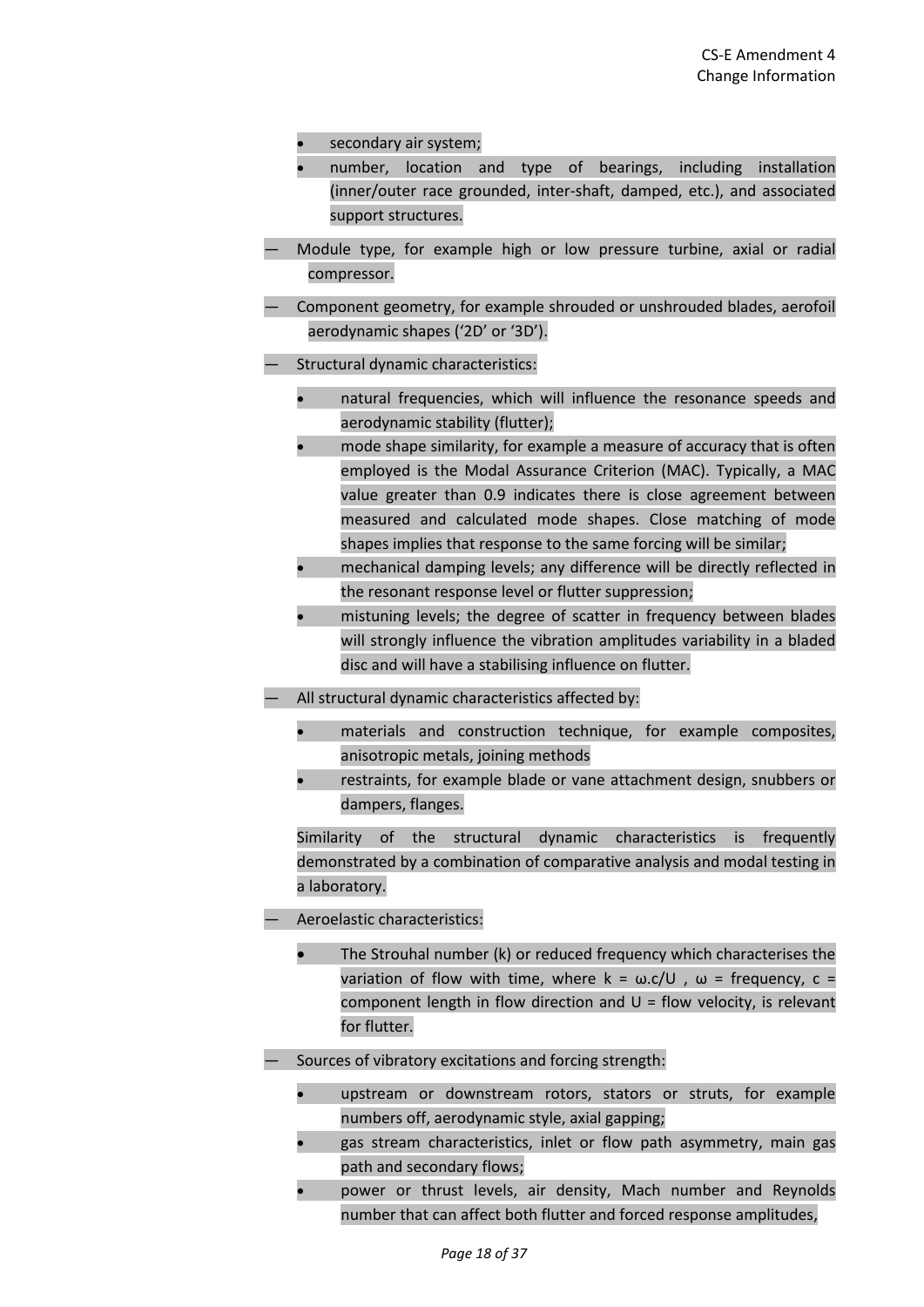- combustion system
- mechanical sources, for example gearbox and rotor out-of-balance.
- Operating conditions:
	- rotational speeds, temperatures and gas pressures experienced by the subject components throughout the declared flight envelope.

The validated analysis and its domain of applicability should be acceptable to the Agency.

# (ii) Use of the Validated Analysis

Similarity of the Engine, module or component(s) to be certified with previously tested and certified designs should be justified. For each new Engine certification programme, for which the use of validated analysis is proposed, the applicant should show that the design characteristics and operating conditions of the Engine fall within the domain of applicability of the analysis previously established and accepted by the Agency.

The demonstration of compliance will be considered to be the combination of the baseline test(s) used to create the validated analysis, and the analysis performed on the Engine for which approval is currently sought.

Examples where validated analysis may be used include but are not limited to the following:

- Where test speeds required by CS-E  $650(b)$  and (c) are not achieved, by agreement with the Agency as described in paragraph (4)(b) of this AMC. The validated analysis would be expected to cover the speed range(s) or operating conditions not achieved during testing.
- Where instrumentation has been lost, for example due to the extreme test conditions. The validated analysis would be expected to cover the speed range(s) or operating conditions for which instrumentation was lost.
- Where stresses are not measured directly at critical locations. In that case, the peak stresses may be derived based on measurements taken at reference locations. This requires a detailed understanding of the modal composition of the response and the associated mode shapes to derive the relationship between each location.
- Where it proves necessary to justify the acceptability of any significant responses whether observed or predicted.
- (iii) Update of the Validated Analysis

It is expected that the applicant may regularly update the validated analysis, for instance following new testing performed or service experience. The updated validated analysis and/or its domain of applicability should be reviewed and accepted by the Agency.

(15) Inspection Specifications

The pre-certification activity necessary for determining which Engine components require verification by Engine test and also for determining the proper location of Engine test instrumentation will typically include substantive tests and analyses for determining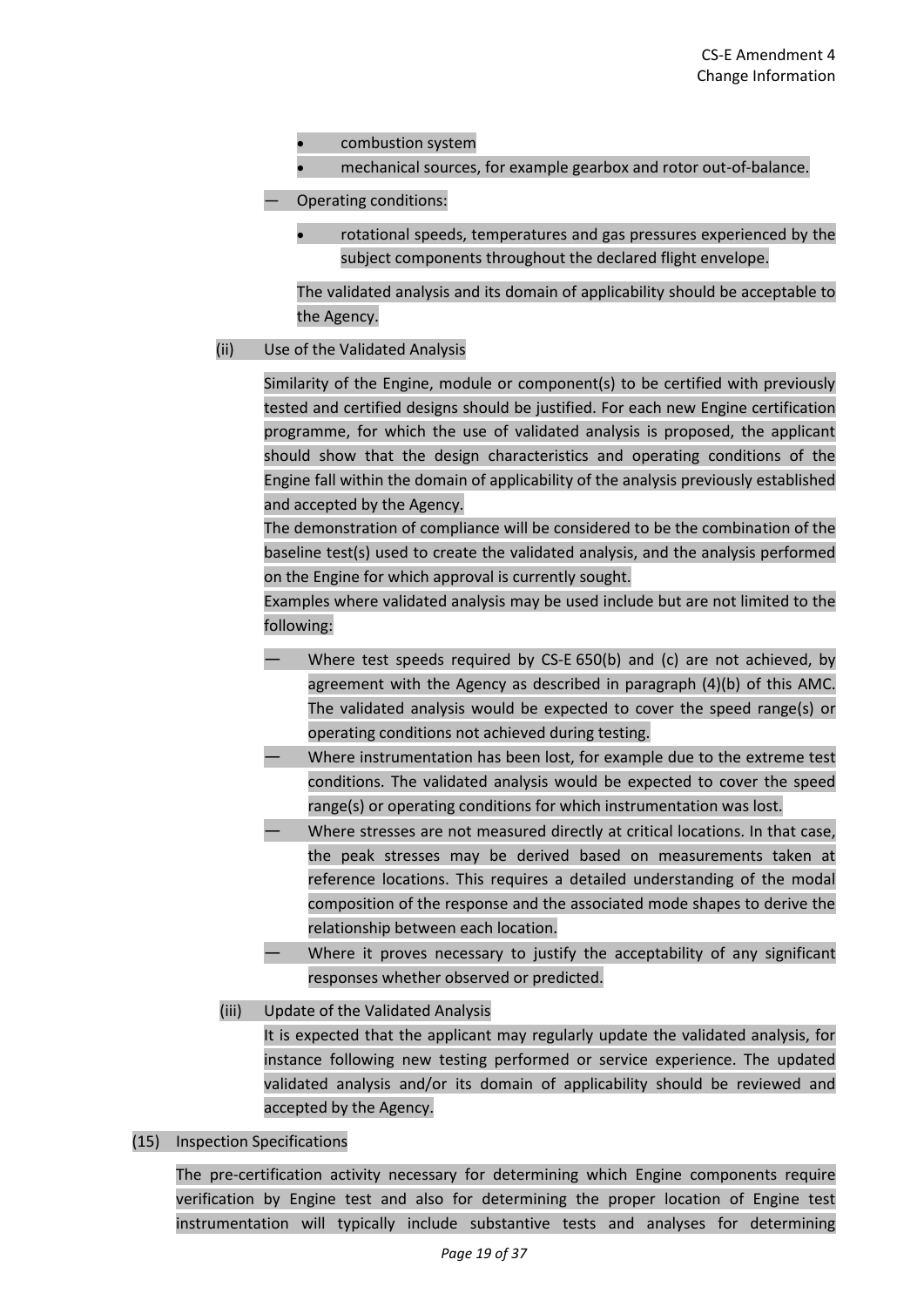component (or system) natural frequencies, mode shapes, steady-state mean stress and vibratory stress distributions. These development activities will generate engineering data essential to supporting the certification test and should be exempt from formal Agency approval of test plans and reports. Inspection of type design hardware in accordance with the requirements of 21.A.33 of Part-21 should be limited to only those pertinent Engine components and associated instrumentation that constitute the certification Engine test or the baseline tests supporting the validated analysis.

# **4. Amend AMC E 740 (g)(1) as follows:**

# **AMC E 740 (g)(1)**

# **Endurance Tests — Incremental Periods**

As an alternative to revising the incremental running as indicated in CS-E 740(g)(1), separate Engine running of appropriate severity may be completed (see also AMC E 650, paragraph 810).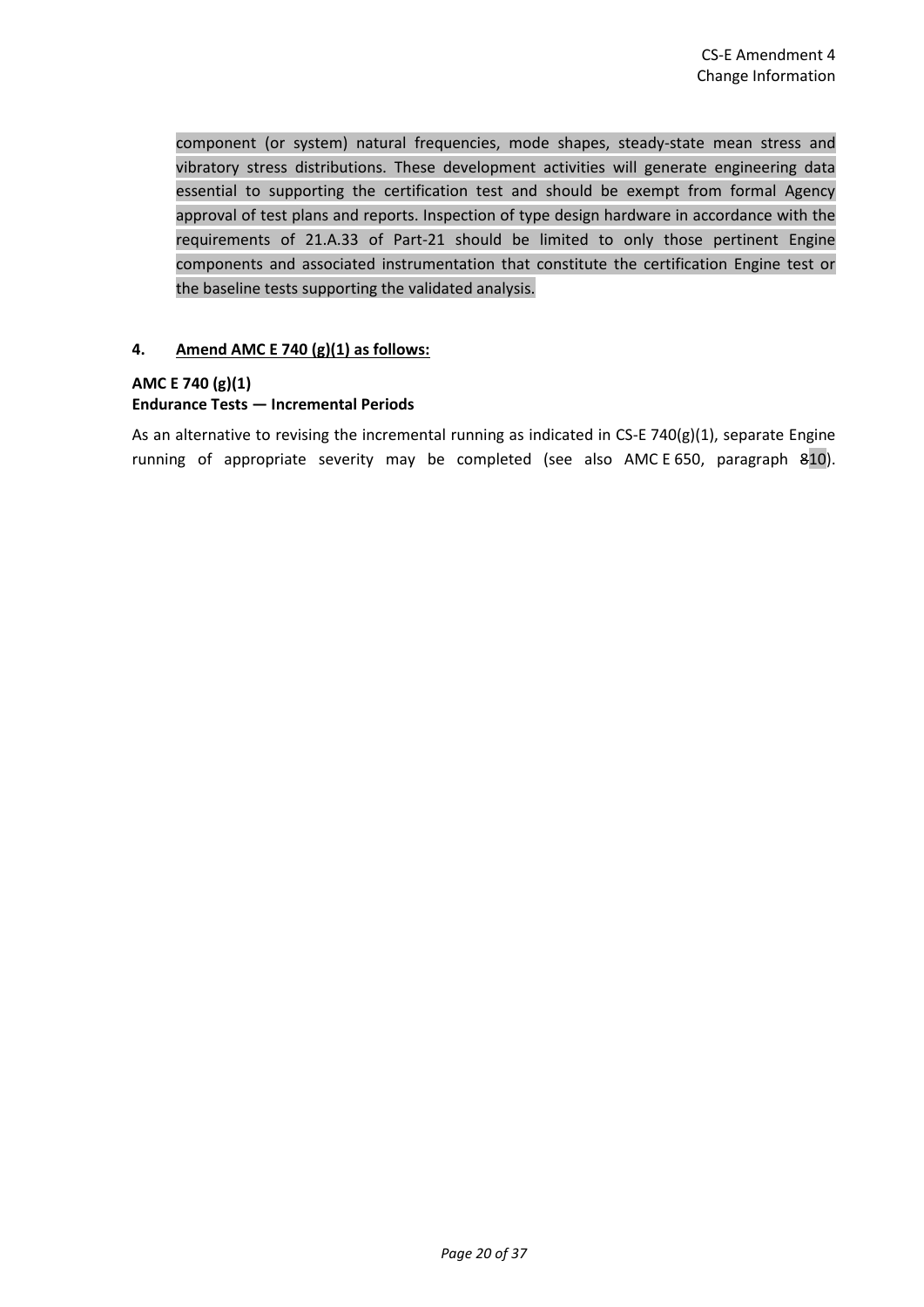## **5. Replace the existing AMC E 780 by the following text:**

# **AMC E 780 Icing Conditions**

(1) Introduction

This AMC provides Guidance Material and Acceptable Means of Compliance for showing compliance with CS-E 780.

Test evidence is normally required for Supercooled Liquid Water (SLW) icing conditions. For other applicable icing conditions, compliance may be demonstrated by a combination of test, analysis and service experience.

### (1.1) Definitions

Auto-Recovery Systems: Engine systems that ensure that Engines operate just before or immediately after an upset (that is, power loss or stall) without operator intervention. Auto-recovery systems include auto-relight systems, stall recovery systems, and other Engine systems intended to recover the operability of an Engine following a flameout, surge, stall, or a combination of these.

Freezing Fraction: The ratio of the mass of water that freezes at a point on a surface to the total mass of incoming water at that point.

Highlight Area: The area bounded by the leading edge of the nacelle inlet. This may be different for turboshaft installations where complex inlet schemes are utilised.

Ice Formations: Ice formations resulting from the impact of supercooled water droplets on propulsion system surfaces are classified as follows:

- (a) Glaze Ice: This is a transparent or translucent ice formed by liquid water droplets that do not freeze immediately on impact and has horns. Droplets impacting the surface do not freeze immediately, but run back along the surface until freezing occurs. Glaze ice typically has a non-aerodynamic shape and is more susceptible to aerodynamic forces that result in shedding. Glaze ice typically has both a lower freezing fraction and lower adhesive properties than rime ice. Glaze ice is often a concern for static hardware while rime ice is often a concern for rotating hardware.
- (b) Rime Ice: This is a milky and opaque ice formed by liquid cloud droplets that freeze immediately on impact. Rime ice typically forms in an aerodynamic shape, on both rotating and static Engine hardware. The freezing fraction is high for rime ice, typically approaching a value of 1.0. Rime ice typically has greater adhesion properties than glaze ice but often a lower density. Adhesion properties increase with lower temperature up to a test point where no additional adhesion is gained with additional lower temperature.

Ice Shed Cycle: The time period required to build up and then shed ice on a propulsion system surface for a given power and icing condition. A shed cycle can be identified visually (for example, with high-speed cameras), and with Engine instrumentation (such as vibration pickups, temperature probes, pressure probes, speed pickups, etc.). The ice shed cycle for rotating surfaces, such as fan blades, is strongly influenced by rotor speed and the adhesive strength of the ice to the surface. In general, ice adhesive strength increases as surface temperature decreases.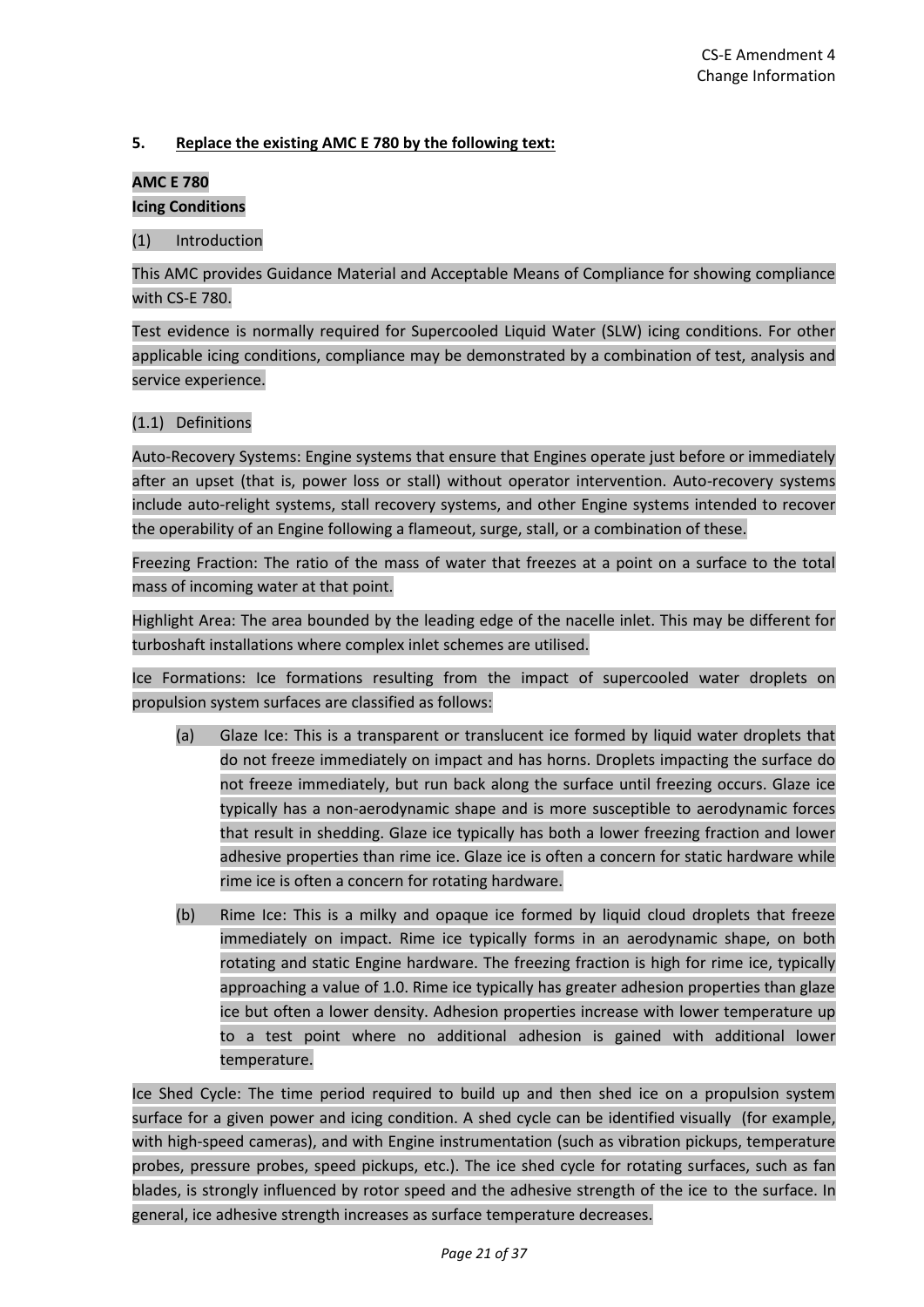Icing Conditions: The presence of supercooled liquid water drops and temperature conducive to aircraft icing. These conditions are defined by the following parameters:

- Liquid Water Content (LWC): The total mass of water contained in liquid drops within a volume or mass unit of cloud or precipitation, usually given in units of grams of water per cubic meter or kilogram of dry air (g/m3, g/kg);
- Median Volumetric Diameter (MVD): The drop diameter which divides the total liquid water content present in the drop distribution in half, i.e., half the water volume will be in larger drops and half the volume in smaller drops. (Also sometimes called Median Volume Diameter). Note the MVD used in Appendices O and P to CS-25 is equivalent to the MED used in Appendix C to CS-25 and CS-29, CS-Definitions for an assumed Langmuir type droplet distribution);
- Mean Effective Diameter (MED): A term used with the rotating multicylinder method for measuring LWC in clouds. A droplet diameter which, when assigned to the midpoint of one of the Langmuir distributions, gives the best agreement between the computed and measured differential ice mass accumulations on a set of rotating multicylinders. The MED is approximately equal to the MVD;
- Total Air Temperature (TAT): The ambient air temperature plus the ram air temperature rise. For icing testing in test cells, the total Engine inlet temperature includes the static air temperature of the cloud from the applicable icing environment, plus the assumed flight airspeed; and
- Static Air Temperature (SAT): The local measured air temperature minus the air temperature rise from velocity effects.

Power/Thrust Loss Instabilities: Engine operating anomalies that cause Engine instabilities. These types of anomalies could include non-recoverable or repeating surge, stall, rollback, or flameout, which can result in Engine power or thrust cycling.

Scoop Factor (concentration factor): The ratio of nacelle inlet highlight area  $(A_H)$  to the area of the captured air stream tube  $(A<sub>C</sub>)$  [scoop factor =  $A<sub>H</sub>/A<sub>C</sub>$ ]. Scoop factor compares the liquid water available for ice formation in the Engine inlet to that available in the low-pressure compressor or Engine core, as a function of aircraft forward airspeed and Engine power condition. The scoop factor effect depends on the droplet diameter, the simulated airspeed and the Engine power level as well as the geometry and size of the Engine. This may be different for turboshaft installations where complex inlet schemes are utilised.

Sustained Power/Thrust Loss: This is a permanent loss in Engine power or thrust. Typically, sustained power loss is calculated at rated take-off power.

Water Impingement Rate: The rate of water collection on an Engine surface during a specific period of time. The units of the water impingement rate are g/m<sup>2</sup>/min.

Note: Additional definitions can be found in Reference 2. — SAE ARP 5624.

(1.2) References

1. Mixed-Phase Icing Condition: A review (DOT/FAA/AR-98/76), Dr. Riley, James T, Office of Aviation Research, Washington D.C. 20591, U.S. Department of Transportation, Federal Aviation Administration, December 1998.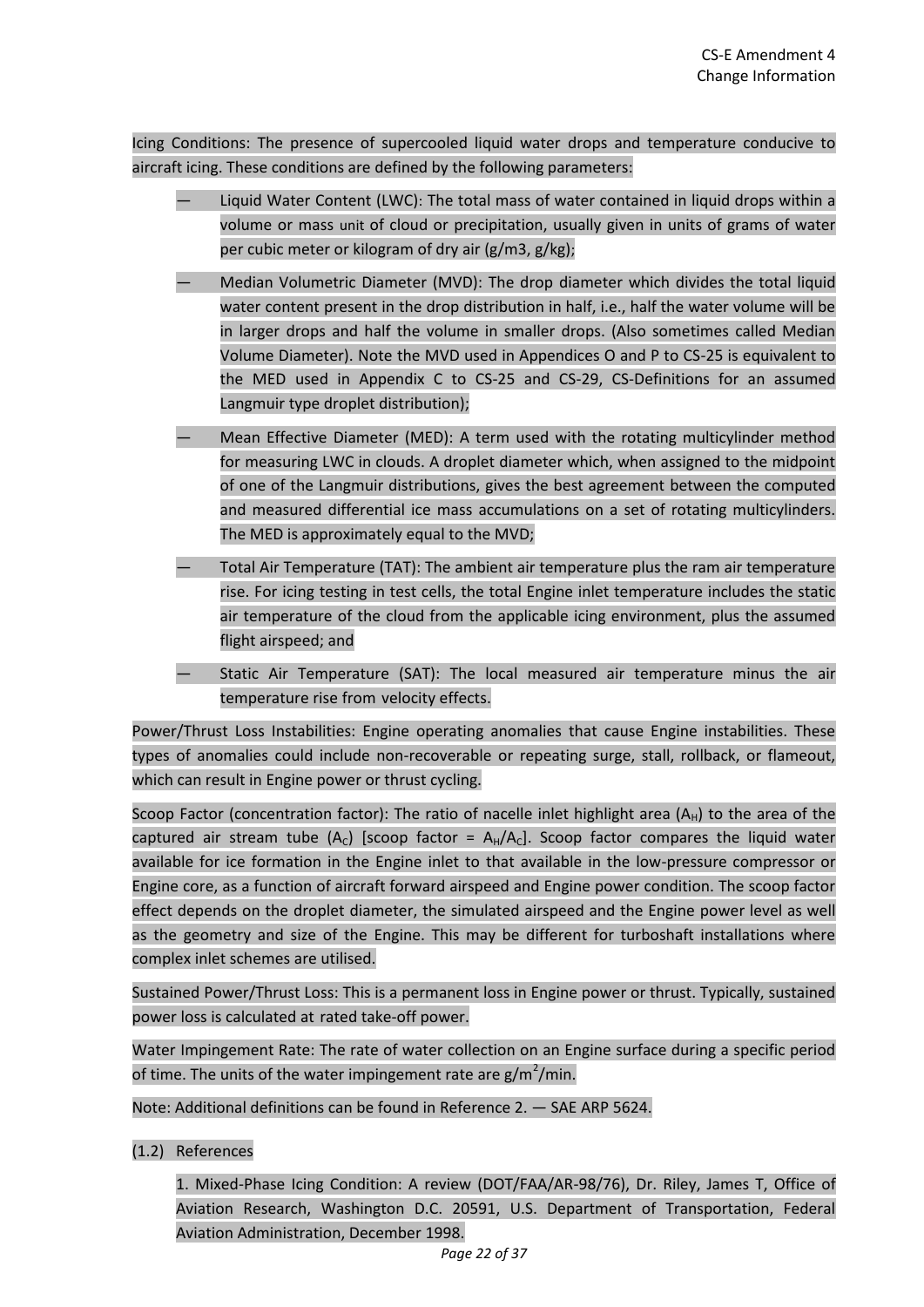2. SAE Aerospace Recommended Practice (ARP) 5624 — 'Aircraft Inflight Icing Terminology', issued on 3.3.2008, reaffirmed on 23.4.2013.

### (1.3) Test Configuration — Engine

Because the Engine behaviour cannot easily be divorced from the effects of the Engine air intake and Propeller, where possible, it is recommended that the tests be conducted on an Engine complete with representative air intake, Propeller (or those parts of the Propeller which affect the Engine air intake), and Engine air data probes. Separate assessment and/or testing of the air intake, Propeller and air data probes are not excluded but in such circumstances, the details of the assumed Engine installation will be defined in the manuals containing instructions for installing and operating the Engine (under CS-E 20(d)). It would then finally be the responsibility of the aircraft manufacturer to show that the Engine tests would still be valid for the particular air intake and Propeller, taking into account:

- distortion of the airflow and partial blockage of the air intake as a result of, for example, incidence or ice formation on the air intake and Propeller;
- the shedding into the Engine of air intake and Propeller ice of a size greater than the Engine is able to ingest;
- the icing of any Engine sensing devices or other subsidiary air intakes or equipment contained within the Engine air intake; and
- the time required to bring the protective system into full operation.

Apart from tests carried out under paragraph (6) of this AMC, the icing tests should be carried out with all ice protection systems (IPS) operating. When dispatch is to be permitted with some ice protection systems inoperative, then the tests should address all configurations approved for aircraft dispatch.

CS-E 780(b) requires that Engine bleeds and mechanical power offtakes permitted during icing conditions be set at the level assumed to be the most critical, or their effect must be simulated by other acceptable means. If it is not possible to establish clearly which test configuration is most critical, the test should be repeated, if necessary, in order to ensure satisfactory operation in all permitted configurations.

#### (1.4) Test Configuration — Facility

The tests may be completed with adequately simulated icing conditions either in an altitude test facility capable of representing flight conditions, or in flight, or under non-altitude test conditions.

Where non-altitude testing is used to simulate altitude conditions, appropriate justification should be presented to demonstrate that the test conditions are not less severe for both ice accretion and shedding than the equivalent altitude test points. The effects of density, hardness, and adhesion strength of the ice as it sheds should be assessed to realistic flight conditions. For example, in realistic flight conditions, the ice shed cycle for rotating surfaces, such as fan blades, is strongly influenced by the rotor speed and the adhesive strength of the ice to the surface. The adhesive strength of ice generally increases with decreasing surface temperature. The ice thickness, ice properties and rotor speed at the time of the shed define the impact threat.

#### (1.5) Flight Testing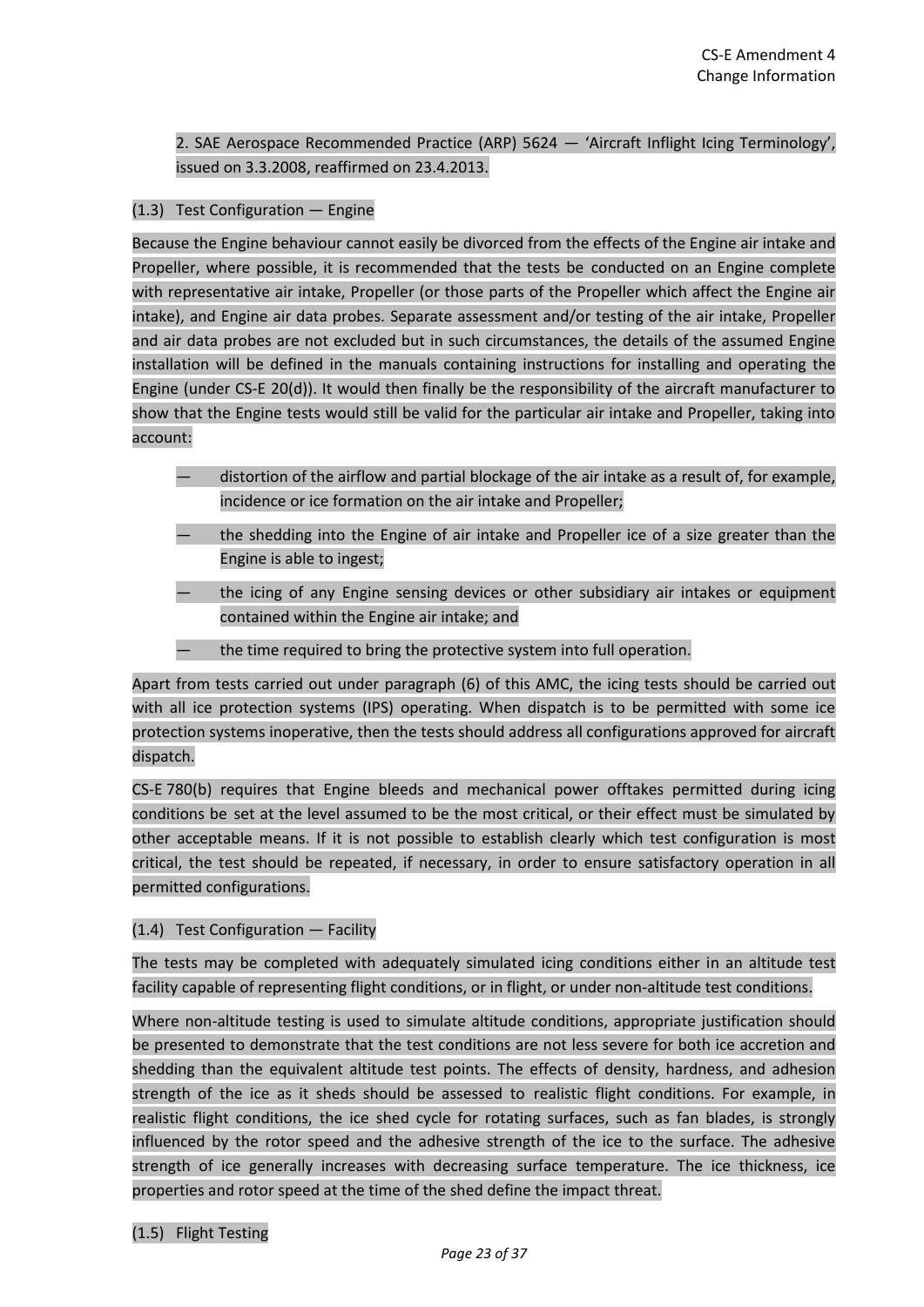Flight testing is an acceptable method of demonstrating Engine operation in icing conditions. Under these conditions, two important flight testing considerations are the measurement of ambient meteorological data and the ability to correlate the measured Engine performance to the most critical icing point.

In practice, it may not be feasible to test the Engine in flight under natural icing conditions. However, testing in flight with simulated icing conditions could be possible and is not excluded. In this case, the applicant should define an acceptable means to establish and control the icing conditions.

### (1.6) Applicable Icing Environments

The applicable icing environments are those applicable to the aircraft on which the Engine is to be installed, defined in CS 23.1093(b), CS 25.1093(b), CS 27.1093(b) and CS 29.1093(b), as appropriate. This includes atmospheric icing conditions (including freezing fog on ground) and falling and blowing snow conditions. Falling and blowing snow conditions are defined in AMC 25.1093(b).

The test altitude need not exceed any limitations proposed for aircraft approval, provided that a suitable altitude margin is demonstrated, and the altitude limitation is reflected in the manuals containing instructions for installing and operating the Engine.

# (1.7) Compliance of Rotorcraft Engines with Icing Conditions

Specific provisions for rotorcraft Engines are currently not included in this AMC. Until guidance has been established, the necessary compliance method required for rotorcraft Engines should be agreed by the Agency.

# (2) Supercooled Liquid Water (SLW) Icing Conditions

# (2.1) Critical Points Analysis (CPA)

# (a) General Principle

A Critical Points Analysis (CPA) is one analytical approach to determine suitable Engine test conditions in view of showing compliance of the Engine with Certification Specifications in Supercooled Liquid Water (SLW) icing conditions (including Supercooled Large Drops, if applicable).

Compliance evidence should include a description of the methodology and tools used as part of the CPA. The validation of tools should also be addressed.

Whilst the CPA is primarily intended to identify whether test points should be added to those defined in paragraph (2.2), the principles outlined below may also be used for justifying the testing necessary for approval of ground operation in SLW icing conditions.

Where a CPA test point is in a similar condition to a Table 1 test point, the more severe of the two should be demonstrated.

The applicant should consider pertinent service experience as well as the anticipated use of the aircraft when selecting critical icing test points.

Compliance with the requirements of CS-E 780 includes identifying, through analysis, the critical operating test points for icing within the declared operating envelope of the Engine. The CPA should relate icing conditions to the aircraft speed range and Engine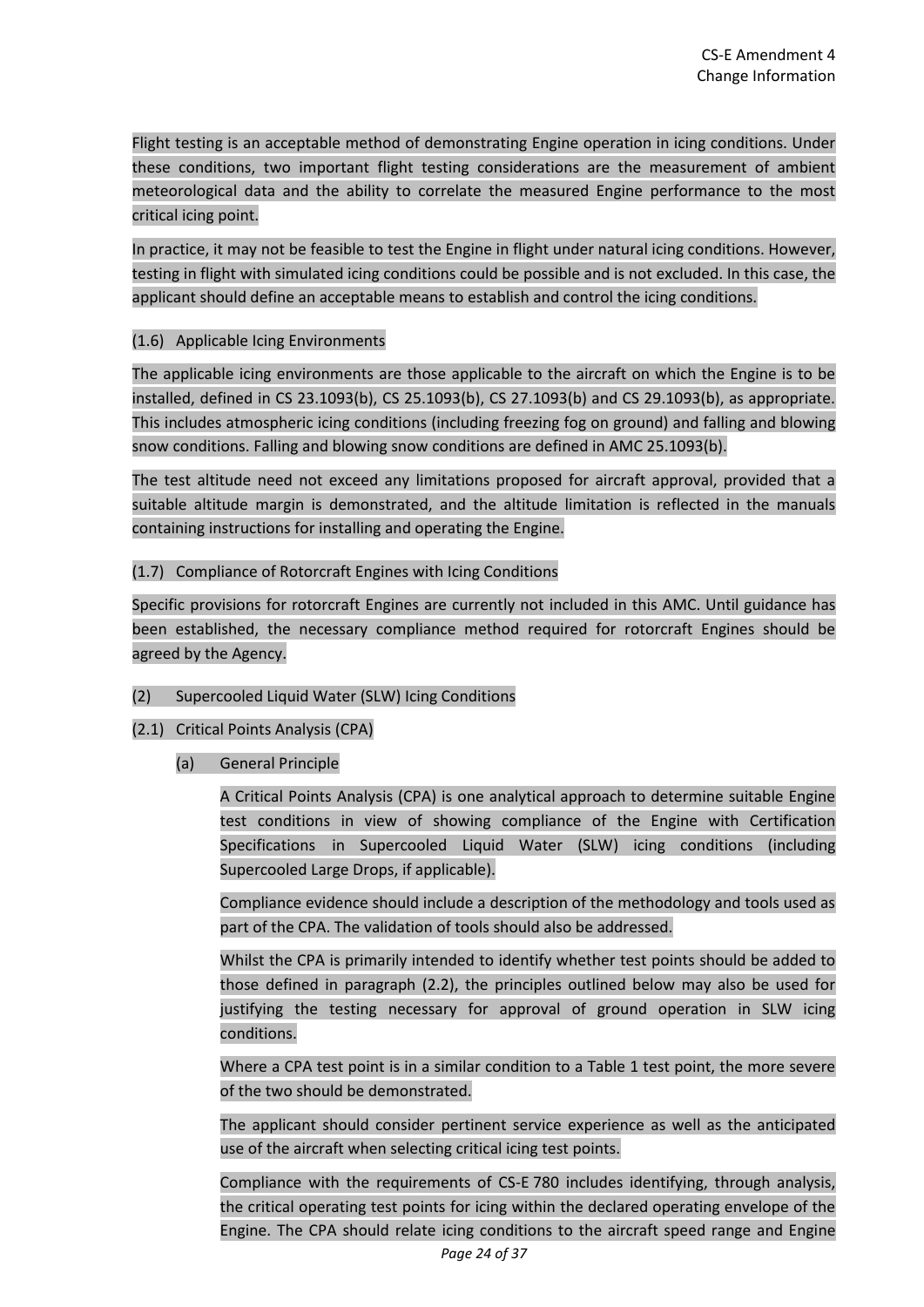powers/thrusts as defined by the applicant. It should also include prolonged flight operation in icing conditions (for example, in-flight hold pattern), or a repetition of icing encounters. These combined elements within the CPA should identify the most critical operational icing conditions:

- (i) Applicants should ensure that their analysis is supported by test data. It should also include environmental and Engine operational effects on accumulation, accretion locations, and the most critical Engine operating conditions for ice shed and ingestion. The CPA may also be supplemented with development test data (for example wet and dry testing with thermocouple components).
- (ii) The CPA should include ice accretion calculations that account for freezing fraction and aerodynamic effects of the ice as it moves into the air inlet. For example, water ingestion into fan module and core inlets, water impingement rates for critical surfaces, forward aircraft airspeed effects, Engine configuration effects such as inter-compressor bleed, and altitude effects such as by-pass ratio effects. The CPA should also include an energy balance of critical Engine surfaces (for example, latent heat and heat of fusion effects, metal-to-ice heat transfer effects, and ice-insulating effects).
- (iii) For anti-iced parts, the CPA should identify a critical test point determined from energy balance calculations of required heat loads encompassing the range of possible combinations of icing conditions and Engine power/thrust. The effects of non-aerodynamic ice formations and their shedding as well as runback ice shedding should be assessed.
- (iv) As part of the analysis, the CPA should also contain an assessment of the assumptions and any limitations of the models used as well as their validation.
- (b) Elements of the CPA

The CPA should address, at a minimum, the following icing issues:

(i) Ice Shed Damage.

Shed ice can cause Engine damage if it impacts an Engine surface with sufficient mass and velocity. The following types of damage are common, and applicants should include them in their CPA with an assessment of each:

(A) Fan Module

Various parts of the fan module, both non-rotating and rotating, are susceptible to ice shed damage. For example, acoustic panels, fan rub strips, and fan blade tips are susceptible to ice shed from air intake probe(s), spinner, and fan blade roots.

In determining the critical conditions for fan module damage, the surface temperature, exposure time and rotor speed are important considerations as well as the atmospheric icing conditions and scoop factor. In particular, extended operation in a holding condition in very cold continuous maximum icing conditions will maximise the adhesion of ice on rotating fan components. This can result in large ice accretions and resulting sheds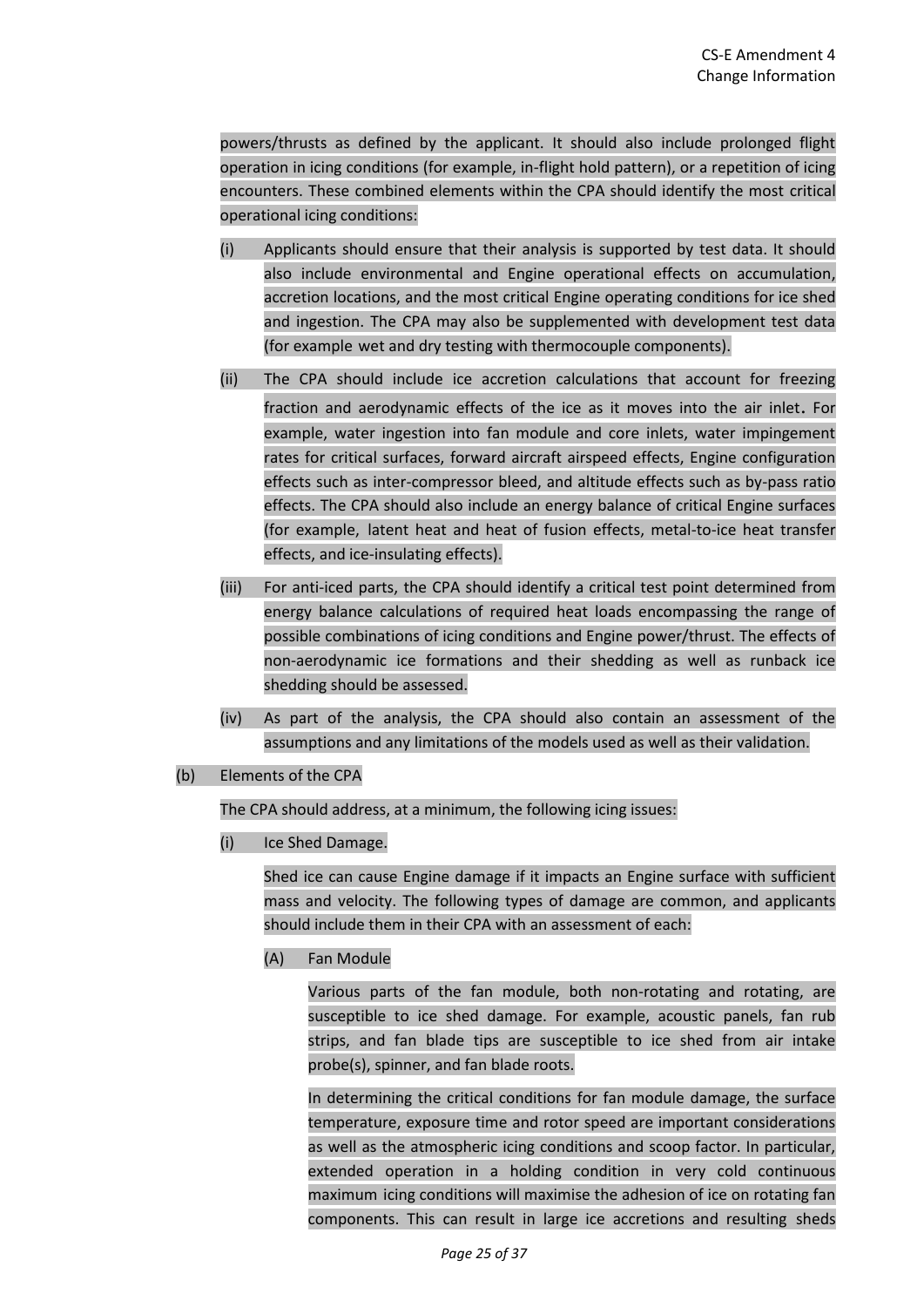which can damage the Engine or cause power/thrust loss.

(B) Compressor Damage

When ice formations on static components shed, they often result in damage to the next downstream rotor stage. For instance, this type of damage has occurred on the first blade set in the high pressure compressor (intermediate pressure compressor for three spool Engines). Establishing the critical conditions for these ice accretions therefore requires careful consideration as the critical condition may occur at specific limited conditions of low freezing fractions over a range of local Mach numbers and air densities. The critical conditions may not occur during any of the power settings discussed in this AMC (for example, flight-idle, 50 %, 75 % or 100 % of maximum continuous power/thrust), and so the power/thrust setting at the critical condition should be evaluated. Applicants should evaluate any Engine compressor damage that results from ice testing against the possibility of multiple occurrences, since icing is a common environmental condition.

(ii) Engine Operability.

The applicant should consider Engine operability as part of their CPA. Engine accelerations and decelerations relative to operability challenges (for example, surge and stall) should also be considered. The most adverse Engine bleed settings for the condition being analysed should be assumed to minimise the operability margin. The establishment of CPA points should consider those conditions where the minimum operability margin is expected.

(iii) Core and Booster Ice Blockage.

Ice accretion on internal Engine vanes from glaze ice accretions may affect airflow capacity and rematch of the Engine cycle. This should be considered in the CPA. At Engine powers/thrusts that can sustain flight, ice accretion should be reconciled through a demonstration of several ice build/shed cycles to demonstrate no adverse operating effects of either the ice builds or sheds.

#### (2.2) Establishment of Test Points for In-Flight Operation

The test conditions outlined below are intended as a guide to establish the minimum testing necessary to comply with CS-E 780. These test points should be supplemented or, if applicable, replaced, by any test points identified by the CPA as applicable.

The conditions of horizontal and vertical extent and water concentration defined below are somewhat more severe than those implied by the SLW Icing Conditions in CS-Definitions, Appendix C to CS-25 and Appendix C to CS-29. Encounters with icing conditions more severe that those defined are considered possible, and it is, therefore, appropriate to ensure that a margin is maintained.

(a) Tests points to demonstrate icing capability at a power/thrust at or above that required for sustained flight

One test point should be run to simulate each of the conditions of Table 1 at the Engine minimum power/thrust to maintain sustained flight in the intended installation. For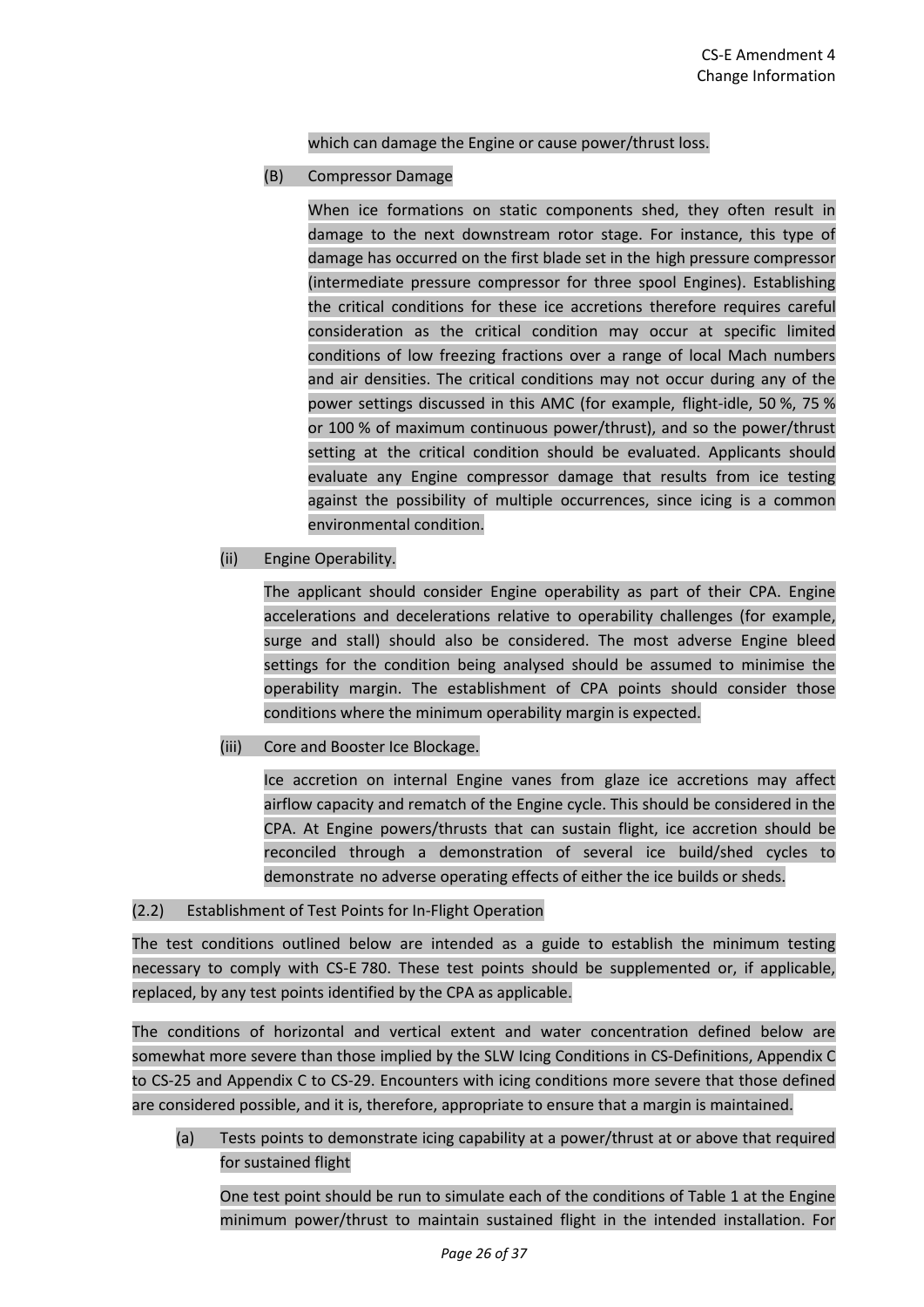turbofan Engines, a second point should be run at a higher power/thrust condition, if it is predicted to result in a higher energy of ice shed from the fan blades. If an acceptable means to predict the critical fan speed is not available, tests at 50 %, 75 % and 100 % of maximum continuous power/thrust should be run.

The minimum duration of each test point should be determined by repetitions of either the cycle:

(i) 28 km horizontal extent in the LWC conditions of Table 1, Column (a), appropriate to the temperature, followed by 5 km in the LWC conditions of Table 1, Column (b), appropriate to the temperature, for a total duration of 45 minutes, or 30 minutes if clear evidence of repeat build/shed cycles has been observed;

or the cycle:

(ii) 6 km horizontal extent in the LWC conditions of Table 1, Column (a), appropriate to the temperature, followed by 5 km in the LWC conditions of Table 1, Column (b), appropriate to the temperature, for a total duration of 20 minutes, or 10 minutes if clear evidence of repeat build/shed cycles has been observed.

At the conclusion of each test point, the Engine should be run up to the maximum power/thrust corresponding to the test conditions, using a one second thrust/power lever movement, to demonstrate any effect of ice shedding. If repeat build/shed cycles have been established, the acceleration should be delayed to maximise the impact energy of the ice shed.

| <b>Ambient Air</b> | Altitude |         | Liquid Water Content (LWC) (g/m3) |                            | <b>Mean Effective</b>          |
|--------------------|----------|---------|-----------------------------------|----------------------------|--------------------------------|
| Temperature (°C)   | (ft)     | (m)     | (a)<br><b>Continuous Max</b>      | (b)<br>Intermittent<br>Max | <b>Droplet</b><br>Diameter(µm) |
| $-10$              | 17 000   | 5 1 8 2 | 0.6                               | 2.2                        | 20                             |
| $-20$              | 20 000   | 6096    | 0.3                               | 1.7                        | 20                             |
| $-30$              | 25 000   | 7620    | 0.2                               | 1.0                        | 20                             |

# Table 1 — Standard test points

(b) Tests points at power/thrust below that required for sustained flight

An additional test at the minimum power/thrust associated with descent in icing conditions should be conducted at an ambient temperature of -10°C or lower if necessary to ensure splitter/core inlet icing, consisting of repetitions of the following cycle:

A 28 km horizontal extent in the LWC condition of Table 1, Column (a), appropriate to the temperature, followed by 5 km in the LWC condition of Table 1, Column (b), appropriate to the temperature, for a sufficient duration to cover an anticipated descent of 3 000 m.

If the temperature required to ensure core icing is below an ambient temperature of -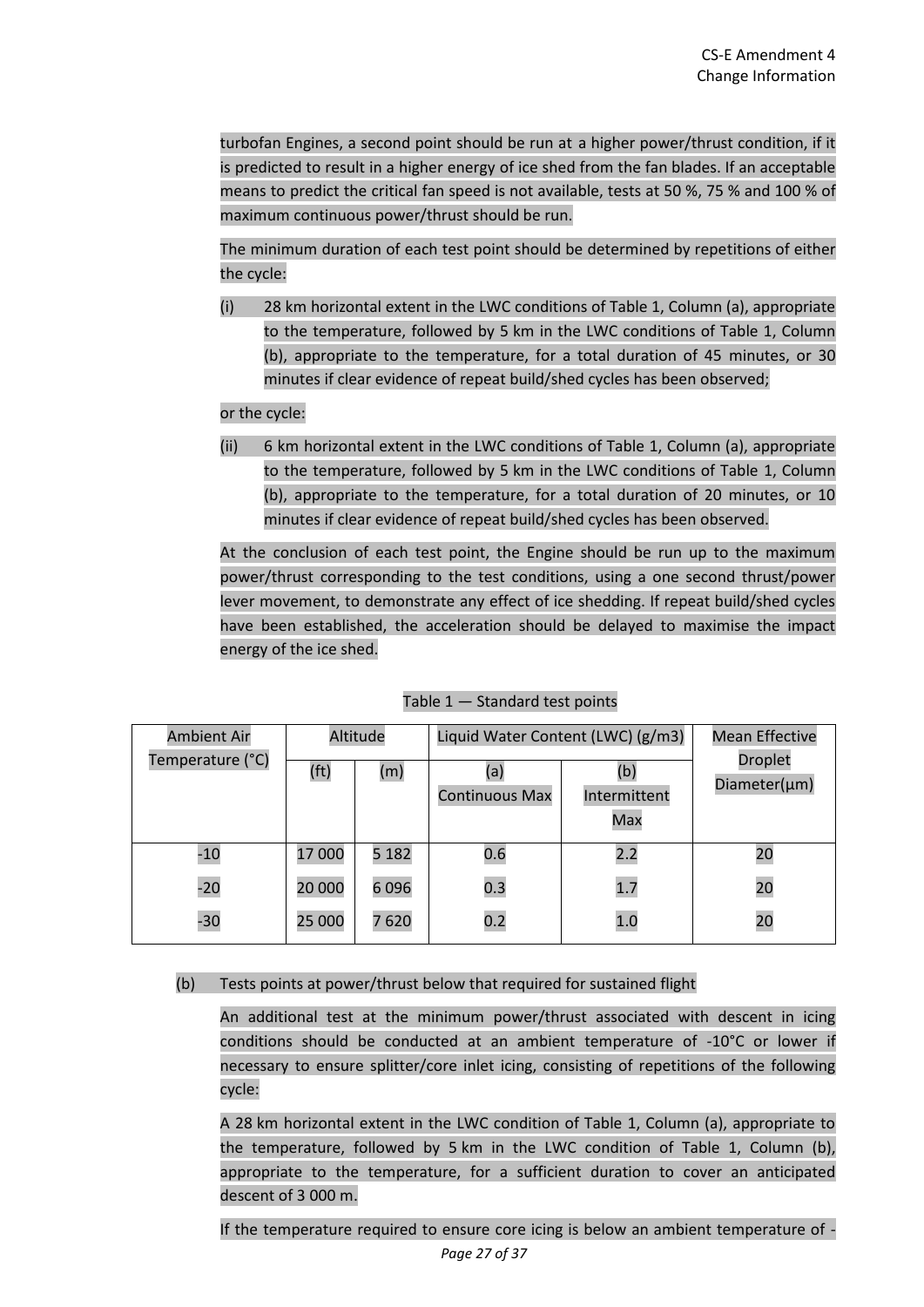10°C, the LWC should be determined by interpolating between the conditions defined in Table 1.

At the conclusion of the test, the Engine should be subjected to an acceleration, using a one second power/thrust control lever movement, to maximum power/thrust conditions, so as to simulate a balked landing. The maximum power/thrust conditions should then be maintained for a sufficient period to ensure all ice is shed or, alternatively, it may be established by visual inspection that any remaining ice is insignificant.

Whenever a minimum power/thrust is required for safe operation of the Engine in icing conditions, the applicant should ensure that this minimum power/thrust will be selected when the aircraft is operating in icing conditions. If any action is required from the installer to fulfil this requirement, then the minimum power/thrust should be declared as a limitation in the manuals containing instructions for installing and operating the Engine.

# (c) Test Installation Considerations

Altitude and ram effect have a significant impact on the Engine operating conditions, ice accretion and ice shedding. Therefore, the use of an altitude test cell is the most direct method of compliance because this approach enables the test to be carried out in the most representative way, requiring the minimum of correction to correlate Engine and icing test conditions with the real operating environment. It also allows accurate control of the icing conditions. However, it is recognised that such facilities are not always available, and alternative test methods are also considered acceptable, providing that evidence demonstrates that such testing is at least as severe.

When a non-altitude test is used, any differences in Engine operating conditions, LWC and ice accretion between the altitude condition to be simulated and the test conditions, which could affect icing at the critical locations for accretion or shedding, should be taken into account when establishing the test conditions. This could involve modification of other test conditions of this paragraph in order to generate equivalent ice accretion. Effects which should be considered and corrected for include but are not limited to:

- Engine shaft speeds;
- ice concentration and dilution effects at Engine and core inlet (i.e. scoop factor);
- mass flow (total and core Engine); and
- temperature effects.

Justification should be provided to demonstrate that altitude conditions for ice accretion and shedding are adequately replicated under test conditions at all critical Engine locations. If there is more than one critical location for any given test condition, and it is not possible to adequately simulate the icing conditions at both locations, separate test points may need to be run.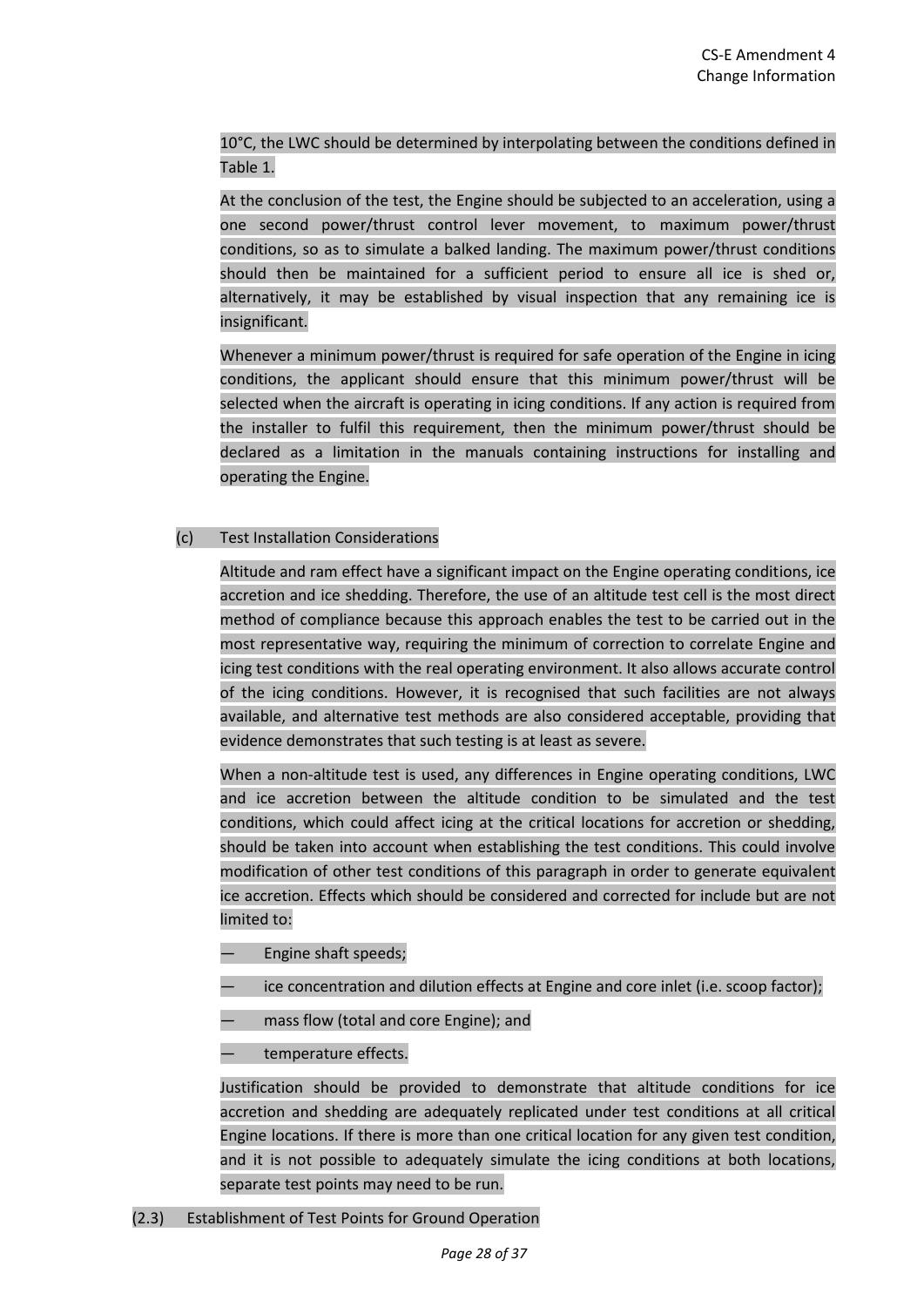The Engine should demonstrate the ability to acceptably operate at minimum ground idle speed to be approved for use in icing conditions for a minimum of 30 minutes at each of the following icing conditions shown in Table 2, with the available air bleed for ice protection at its critical condition, without adverse effect. An acceleration to take-off power or thrust should be performed at the time when the maximum ice accretion is likely to have occurred. During the idle operation, the Engine may be run up periodically to a moderate power/thrust setting in a manner acceptable to the Agency.

Normally, the conditions established during the test in terms of time, temperature and run-up procedures will be deemed to be the limitations necessary for safe operation in the applicable environment provided that the acceptance criteria of CS-E 780(a) are met.

However, an analysis may be used to demonstrate that ambient temperatures below the tested temperature are less critical.

Moreover, the applicant may demonstrate unlimited time operation if complete ice shedding is shown to have occurred during the test, either through repeatable ice build/shed cycles or by using a run-up procedure.

In order to avoid any unsafe condition resulting from operation outside the demonstrated conditions, these limitations will be defined in the manuals containing instructions for installing and operating the Engine.

For rime and glaze ice conditions as defined in Table 2, approval for operation below -18°C may be substantiated by analysis. A reduced liquid water concentration may be acceptable subject to appropriate substantiation.

The applicant should demonstrate, taking into consideration expected airport elevations, the following:

| Condition                 | <b>Total Air</b><br>Temperature | Liquid<br>Water/Snow<br>Concentrations<br>(minimum) | <b>Mean Effective</b><br>Particle Diameter | Demonstration                                                                                |
|---------------------------|---------------------------------|-----------------------------------------------------|--------------------------------------------|----------------------------------------------------------------------------------------------|
| 1. Rime ice<br>condition  | -18 to -9 °C<br>(0 to 15 °F)    | Liquid $-$ 0.3 g/m <sup>3</sup>                     | 15-25 µm                                   | By Engine test                                                                               |
| 2. Glaze ice<br>condition | -9 to -1 °C<br>(15 to 30 °F)    | Liquid $-$ 0.3 g/m <sup>3</sup>                     | 15-25 µm                                   | By Engine test                                                                               |
| 3. Snow condition         | -3 to 0 °C<br>(26 to 32 °F)     | Snow $-$ 0.9 g/m <sup>3</sup>                       | 100 μm<br>(minimum)                        | By test, analysis<br>(including<br>comparative<br>analysis) or<br>combination of<br>the two. |

Table 2 — Demonstration Methods for Specific Icing Conditions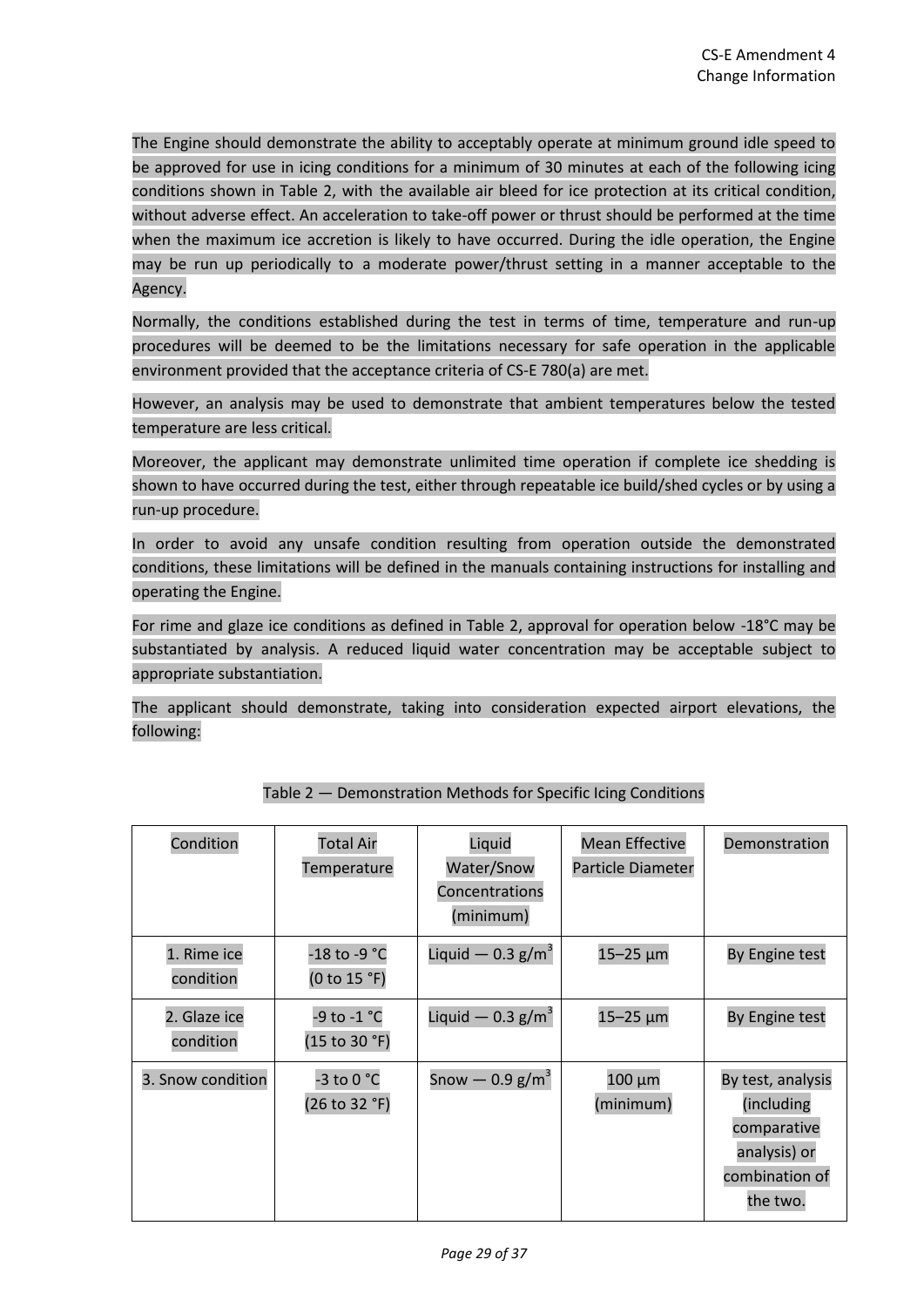| 4. Large drop   | -9 to -1 °C   | Liquid $-$ 0.3 g/m <sup>3</sup> | 100-3 000 µm | By test, analysis |
|-----------------|---------------|---------------------------------|--------------|-------------------|
| glaze ice       | (15 to 30 °F) |                                 |              | (including        |
| condition       |               |                                 |              | comparative       |
| (Turbojet,      |               |                                 |              | analysis) or      |
| turbofan, and   |               |                                 |              | combination of    |
| turboprop only) |               |                                 |              | the two.          |

# (3) Mixed-phase/Ice Crystal Conditions

This paragraph is provided for certification of turbine Engines to be installed on aircraft which have mixed-phase and ice crystal icing conditions included in their Certification Specifications.

Until validated full-scale ground test facilities for mixed-phase and ice crystal icing conditions are available, compliance should be based on flight test and/or analysis (supported by Engine/component tests, as necessary).

(a) Design Precautions. The applicant should show that design precautions have been taken to minimise the susceptibility of the Engine to mixed-phase/ice crystal accretions.

The analysis should also identify remaining features or locations in which ice accretion could not be excluded. Design features which may increase the susceptibility include but are not limited to:

- (i) stagnation points which could provide an increased accretion potential;
- (ii) exposed core entrance (as opposed to hidden core);
- (iii) high turning rates in the inlet, booster and core flow path (particularly compound turning elements);
- (iv) protrusions into the core flow path (for example, bleed door edges and measurement probes);
- (v) unheated surfaces on booster and front core stages;
- (vi) narrow vane-to-vane circumferential stator spacing leading to a small stator passage hydraulic diameter;
- (vii) variable stator vanes can accrete ice and shed it when rotated;
- (viii) extraction capability of bleeds; and
- (ix) runback ice formed downstream of internal Engine heated surfaces.
- (b) Comparative Analysis. If service experience of comparable Engine design(s) is available, the applicant should perform a comparative analysis between previous designs and the new design in mixed phase/ice crystal icing conditions. The analysis should compare both design features and operational factors.

Where the analysis under paragraph (a) above identifies potential for ice accretion due to design features, the applicant should conduct an analysis to review the service experience of the comparable Engine design(s) in order to identify any evidence indicating susceptibility to ice crystal/mixed phase accretion.

The applicant may demonstrate that the identified potential susceptibility to ice accretion is acceptable based on the good service experience demonstrated on comparable Engine design. Good service experience means the absence of any event involving Engine malfunction or unacceptable damage caused by ice crystal or mixed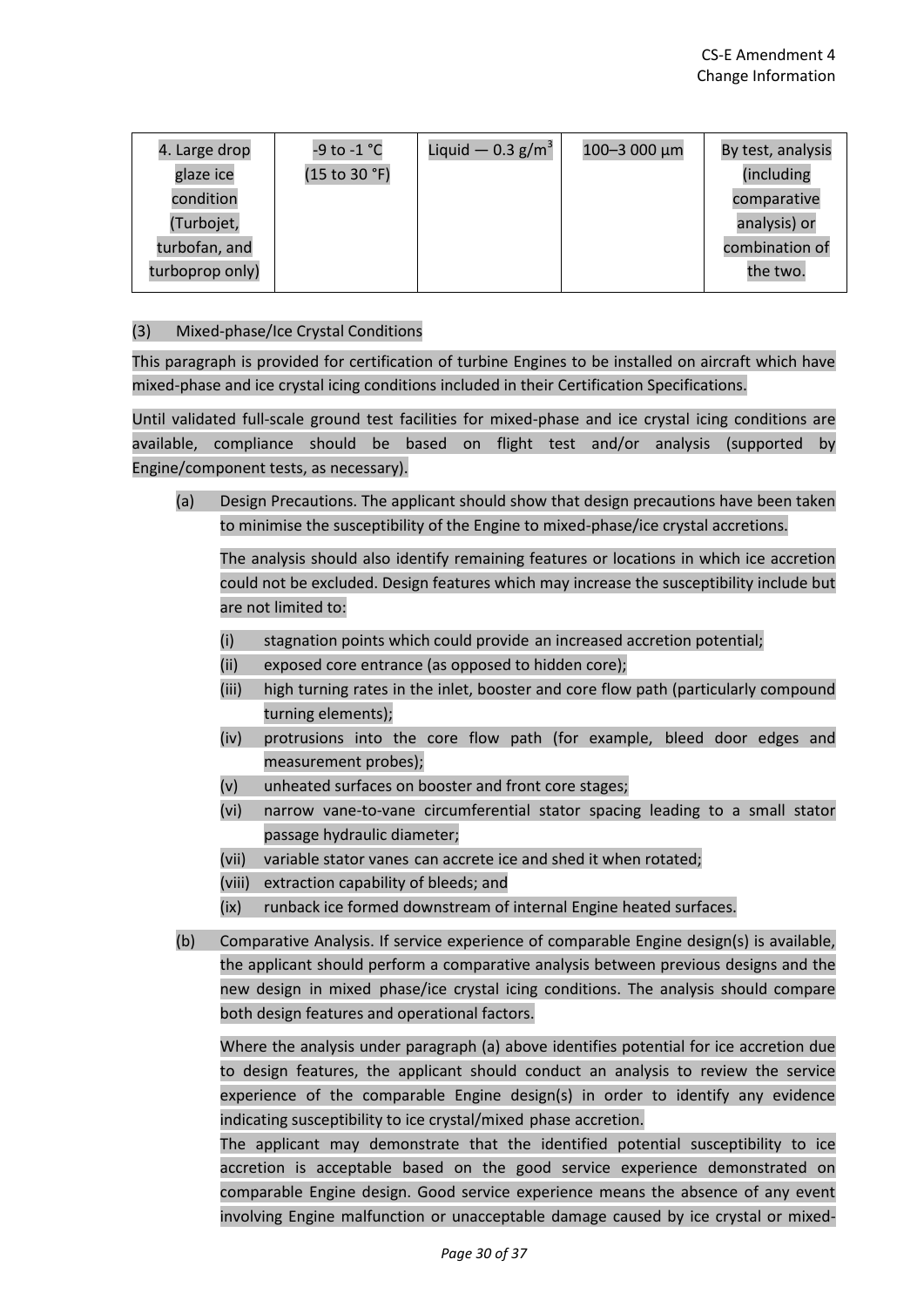phase conditions. To validate the credit from the comparable Engine design, the applicant should demonstrate that the design feature on the new design is similar in all pertinent aspects.

When the comparable Engine design has experienced field events determined to have been caused by mixed-phase or ice crystal icing conditions, the analysis should show that measures have been taken on the new design to address these field events and result in acceptable Engine operation. Acceptable operation includes the absence of rollback, rundown, stall, flameout, and unacceptable compressor blade damage.

(c) Novel Design Features. Where the analysis under paragraph (a) above identifies potential for ice accretion due to novel design features for which a comparative analysis cannot be performed, additional tests should be made to establish satisfactory operation.

### (4) Ice Ingestion

(a) Intent of Ice Slab Ingestion Test

The intent of the ice slab ingestion test required by CS-E 780(f) is to demonstrate tolerance to ice ingestion from ice shedding from nacelle surfaces. In addition, it also establishes limits for ice released from other aircraft surfaces in the frame of CS-23 or CS-25 certification.

The minimum ice slab dimensions for the ice slab ingestion test are provided in Table 3 below. The dimensions are related to Engine size (defined by inlet highlight area), based on service experience. The applicant should determine the ice slab dimensions by linear interpolation between the values of Table 3, based on the actual Engine's inlet highlight area.

| Engine Inlet Highlight<br>Area (inch <sup>2</sup> /m <sup>2</sup> ) | Thickness (inch/mm) | Width (inch/cm) | Length (inch/cm) |
|---------------------------------------------------------------------|---------------------|-----------------|------------------|
| 0/0                                                                 | 0.25/6.35           | 0/0             | 3.6/9.144        |
| 80/0.0516128                                                        | 0.25/6.35           | 6/15.24         | 3.6/9.144        |
| 300/0.193548                                                        | 0.25/6.35           | 12/30.48        | 3.6/9.144        |
| 700/0.451612                                                        | 0.25/6.35           | 12/30.48        | 4.8/12.192       |
| 2 800/1.806448                                                      | 0.35/8.89           | 12/30.48        | 8.5/21.59        |
| 5 000/3.2258                                                        | 0.43/10.922         | 12/30.48        | 11.0/27.94       |
| 7 000/4.51612                                                       | 0.50/12.7           | 12/30.48        | 12.7/32.258      |

| Table 3 - Minimum ice slab dimensions based on Engine inlet size |
|------------------------------------------------------------------|
|------------------------------------------------------------------|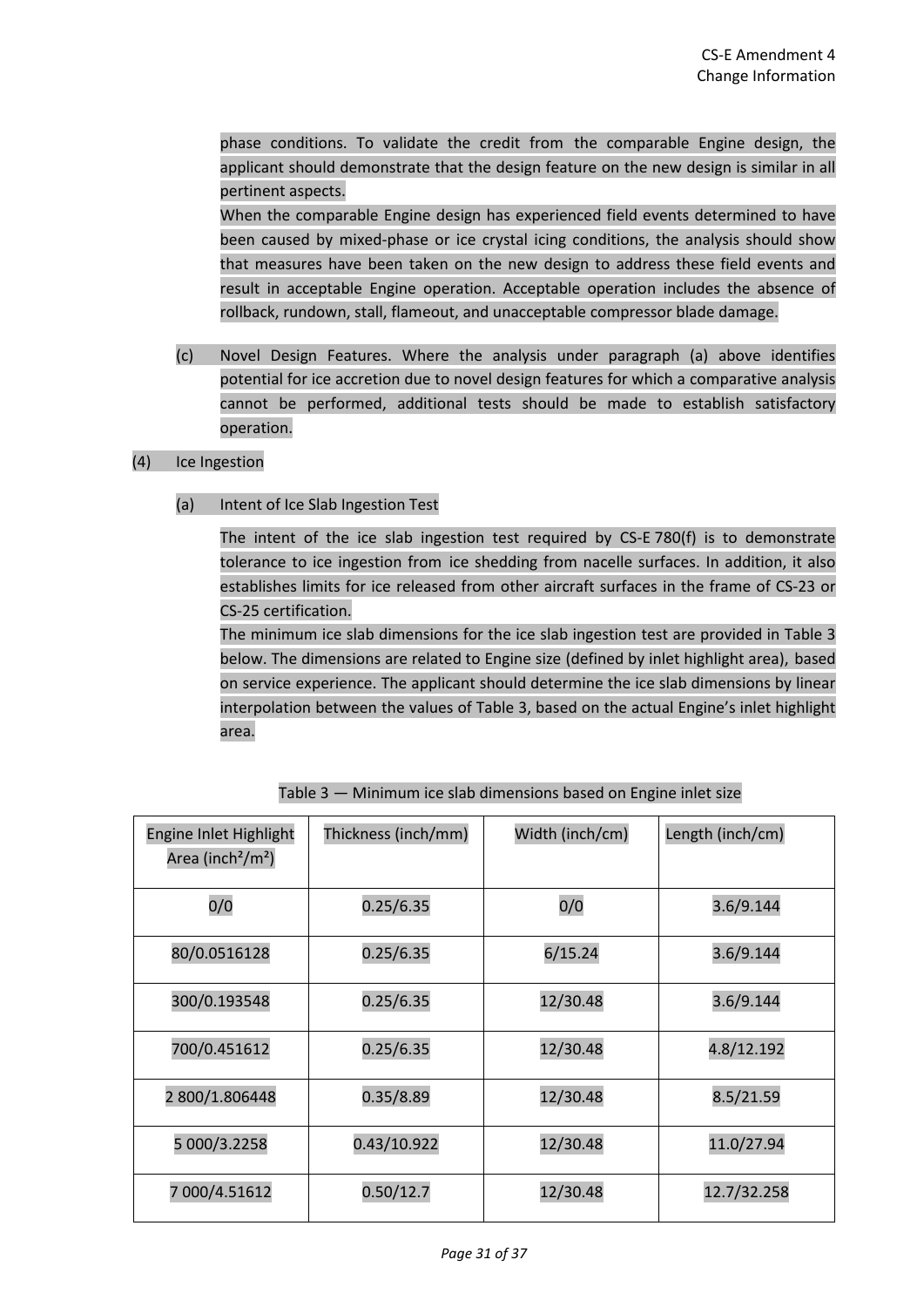| 7 900/5.096764  | 0.50/12.7 | 12/30.48 | 13.4/34.036 |
|-----------------|-----------|----------|-------------|
| 9 500/6.12902   | 0.50/12.7 | 12/30.48 | 14.6/37.084 |
| 11 300/7.290308 | 0.50/12.7 | 12/30.48 | 15.9/40.386 |
| 13 300/8.580628 | 0.50/12.7 | 12/30.48 | 17.1/43.434 |
| 16 500/10.64514 | 0.50/12.7 | 12/30.48 | 18.9/48.006 |
| 20 000/12.9032  | 0.50/12.7 | 12/30.48 | 20.0/50.8   |

Note: Applicants should use a minimum ice slab density equivalent to a 0.9 specific gravity unless a different value is considered more appropriate.

The applicant should also include in its compliance plan an analysis of the potential installation effects of the Engine induction system.

The applicant and the installer should closely coordinate the ice slab sizing. This coordination ensures that potential airframe ice accumulation that can be ingested by the Engine are addressed under CS-E 780(f).

(b) Compliance Considerations

Compliance may be demonstrated through the standard Engine ice slab ingestion test or by means of a validated analysis procedure that uses an equivalent soft body testing. The test demonstration should use ice slab trajectories aimed at critical Engine locations. Applicants should pick locations based on the ice accretion and shed characteristics of the induction system likely to be installed on the Engine. The most critical impact location should be tested.

Engine operation will be at the maximum cruise power or thrust unless lower power or thrust is shown to be more critical.

(c) Elements of a Validated Analysis

This analytical model may be used alone or in conjunction with the results of a certification medium bird ingestion test. A validated analysis should contain sufficient elements to show compliance. These elements may include:

- full fan (fan Engines) or first stage compressor (non-fan Engines) blade model using the latest techniques such as finite element analysis;
- blade material properties for yield or failure, or both, as appropriate;
- dynamic and time variant capability;
- thrust or power variance prediction if required to account for blade damage; and
- appropriate Engine or component testing, or both, with impact at the outer  $1/3$ of the first stage blade span location. The fan is the first stage blade row for turbofan Engines.
	- (i) The analysis of the ice slab impact on the fan should properly account for critical controlling parameters: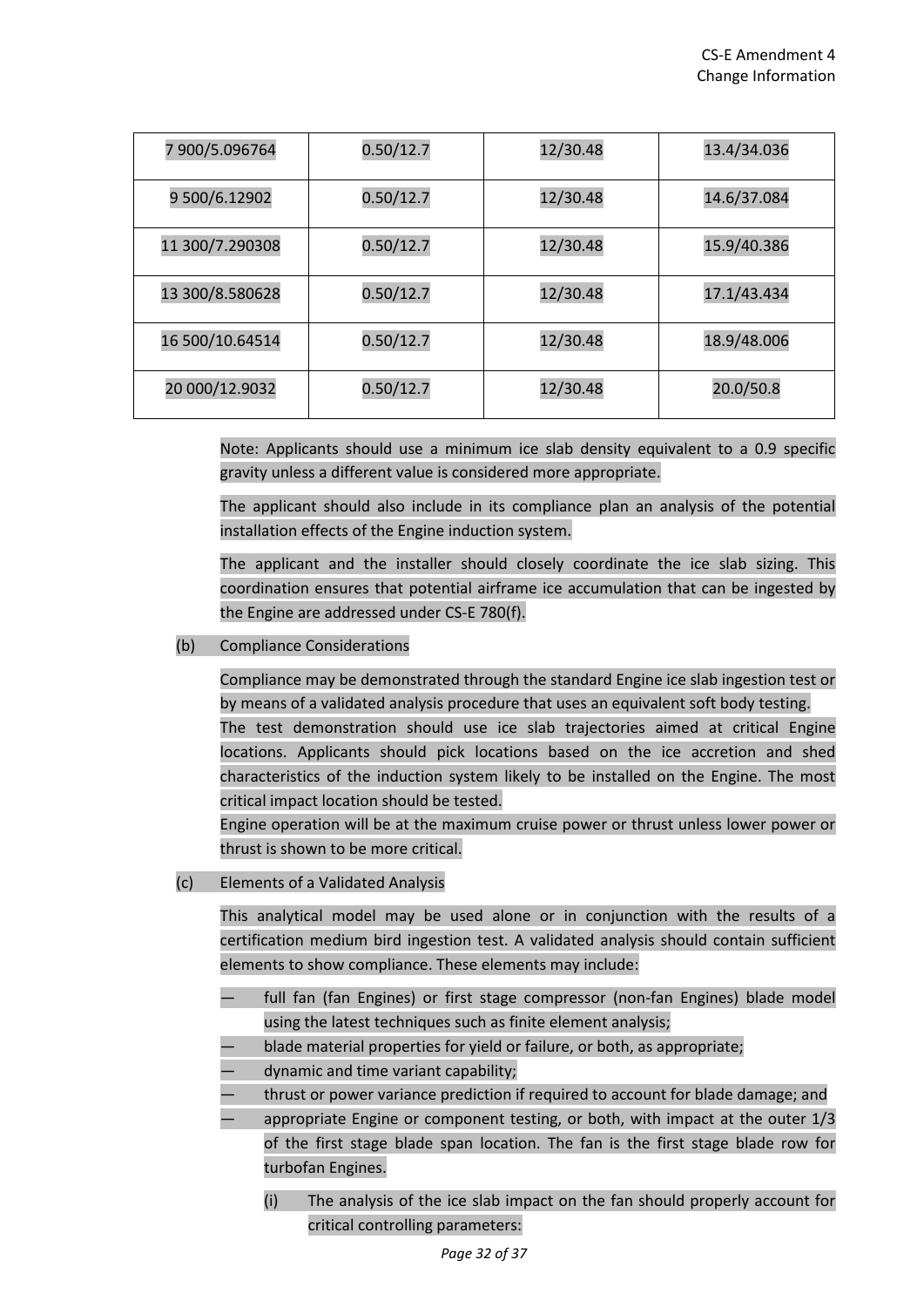- relative kinetic energy normal to the leading edge chord,
- incidence angle relative slab speed and blade speed,
- slab dimensions,
- sab orientation, and
- impact location.
- (ii) Any predicted power/thrust loss or blade damage (distortion, cracking, tearing) should be assessed against the criteria of this AMC.
- (iii) The relative kinetic energy of the ice slab should be determined from an assessment of the flight conditions that control Engine rotor speed versus ice slab velocity. Engine test results from previous ice slab testing may be used to support the predicted ice slab velocity. The applicant's analysis should assume the most critical orientation, unless it can be shown that an alternate ice slab orientation is more conservative for ice slab testing.
- (iv) Ice Slab Break-Up. Typically, the ice slab breaks up into smaller pieces during an ice slab ingestion. The applicant's analysis should use the largest slab size consistent with a conservative assessment of a slab 'break-up' that can occur within the air stream ahead of the fan. Data derived from a number of tests shows that the largest ice piece is typically 1/3 to 1/2 of the original size. For analysis purposes, the applicant may assume 1/2 of the original slab greatest dimension unless evidence suggests that this is not conservative relative to the ice slab testing.

### (d) Test Results

CS-E 780(f)(2) requires that, following ice ingestion, the Engine must comply with CS-E 780(a). The below elements should be considered:

- (i) Engine Loss of Performance. Applicants should evaluate the impact of any first stage blade bending or damage on potential sustained Engine power/thrust loss. Sustained power/thrust loss associated with first stage damage from the slab should be less than 1.5 %. Ice and birds are 'soft body' objects in their impact behaviour, i.e. they are both highly deformable on impact and flow over the structure, spreading the impact load. They also have similar densities; thus they create similar strain footprints and, consequently, similar damage. As soft body fan damage is common from medium bird ingestion, applicants may use the medium bird ingestion test results to show compliance with this requirement. If the medium bird ingestion test results in less than 1.5 % permanent power/thrust loss, and no cracks, tears or blade piece breakout occur due to a bird ingested at the outer 33 % of the first stage blade span, then the CS-E 780(f)(2) requirement is met.
	- (A) If power/thrust loss exceeds 1.5 % when utilising the bird test, the applicant should provide a validated analysis that shows consistency with the bird test results. The applicant should also demonstrate that the standard ice slab would produce less than the 1.5 % power/thrust loss.
	- (B) Applicants should also demonstrate by test that any cracks, tears or blade piece breakout will not result in 'unacceptable sustained power or thrust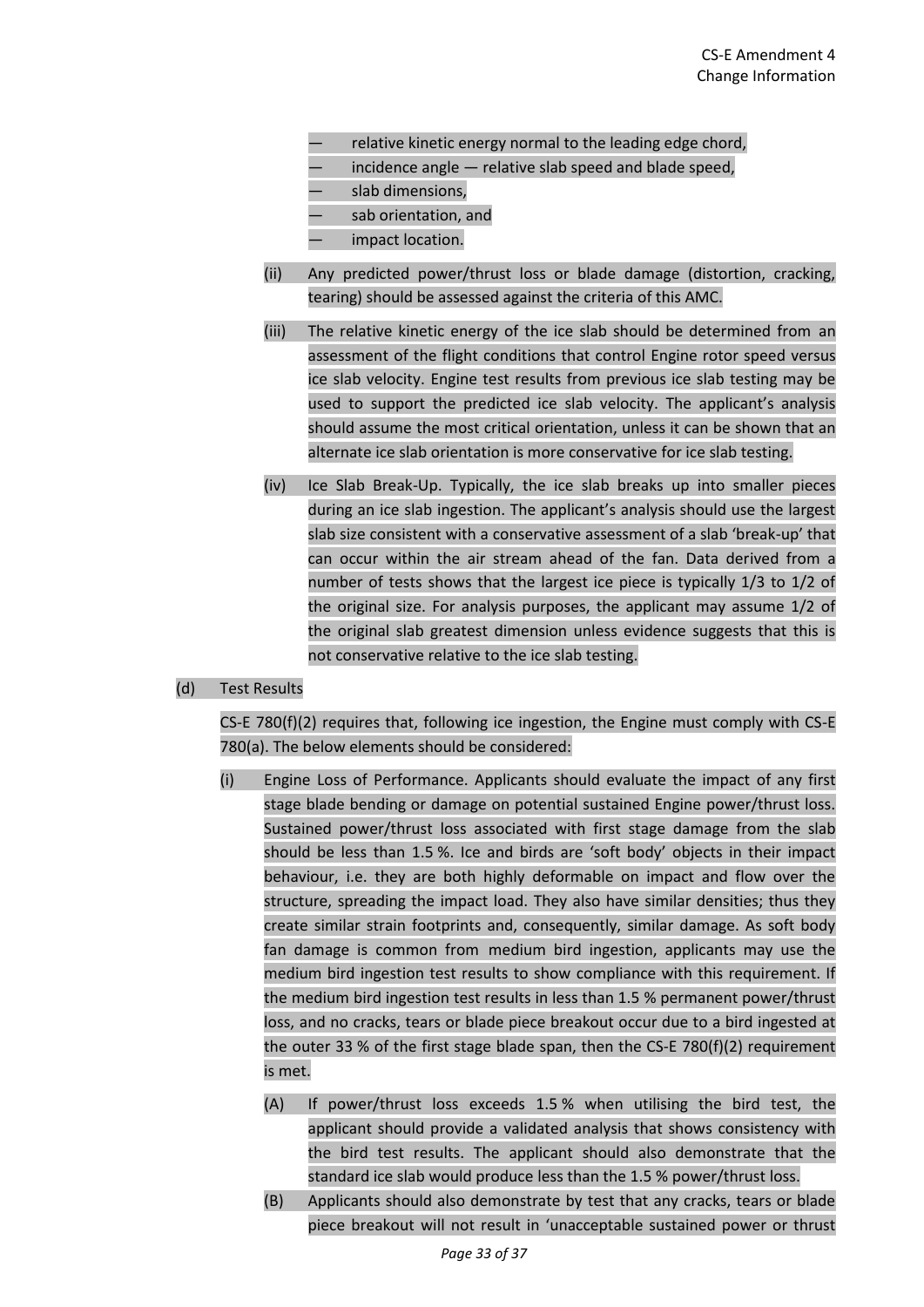loss' within 100 flight cycles (considered sufficient to allow Engine operation until the next scheduled 'A' check). Furthermore, any damage resulting from this test should be documented in the manuals containing instructions for installing and operating the Engine.

- (ii) Engine Operability/Handling Characteristics. Ice slab ingestion should not cause surge, flameout, or prevent transient operation.
- (iii) In-Service Capability. Engine damage resulting from ice slab ingestion should not result in a failure or a performance loss that would prevent continued safe operation for a conservative flight operations scenario (for example, within the time period for an "A" check or greater, if appropriate testing validates a continued period of in-service capability). The period of in-service capability to be demonstrated may vary with installation if the damage is not readily evident to the crew or visible on pre-flight inspection (for example, tail-mounted Engines).
- (iv) Other Anomalies. Ice slab ingestion should not result in any other anomaly (for example, vibration) that may cause the Engine to exceed operating or structural limitations.
- (v) Auto-Recovery Systems. If during ice slab ingestion testing, an Engine incurs a momentary flameout and auto-relight, then the acceptance of that test is predicated on including the auto-relight system as a required part of the Engine type design. However, additional dispatch criteria would also be required where the ignition system is fully operable before each dispatch. The reason for the additional dispatch criteria is to ensure that the ignition system's critical relight function is reliably available during the subsequent flight. The use of an autorecovery system is allowed during ice slab ingestion certification testing, in order to account for ice accretion and shedding as a result of an inadvertent delay in actuating the ice protection system. This is considered as an abnormal operational result where operability effects, like momentary flameout and relight, may be accepted.
- (e) Communication to the Installer. The manuals containing instructions for installing and operating the Engine should provide information on the Engine ingestion capability such as size, thickness and density of the ice slab ingested.

# (5) Engine Air Data Probe Icing

In accordance with paragraph (1.3) of this AMC, the accretion and shedding of ice from the Engine air data probe(s) should be evaluated either as part of the Engine test, or by separate assessment and/or testing.

In addition, if data from an Engine air data probe is critical to ensure acceptable Engine operation, then the applicant should demonstrate that the Engine air data probe will operate normally without any malfunction under icing conditions. The icing conditions against which the Engine is tested may not cover the icing conditions that are critical for the Engine air data probe, in particular if high airflow conditions like Maximum Continuous Thrust/Power were not selected for the Engine tests in paragraph (2.2) above. The applicant should determine those critical probe icing conditions. In that respect, the guidance material of AMC 25.1324 of CS-25 should be used along with appropriate consideration of the installation effects and dependence on Engine airflow. In doing that, the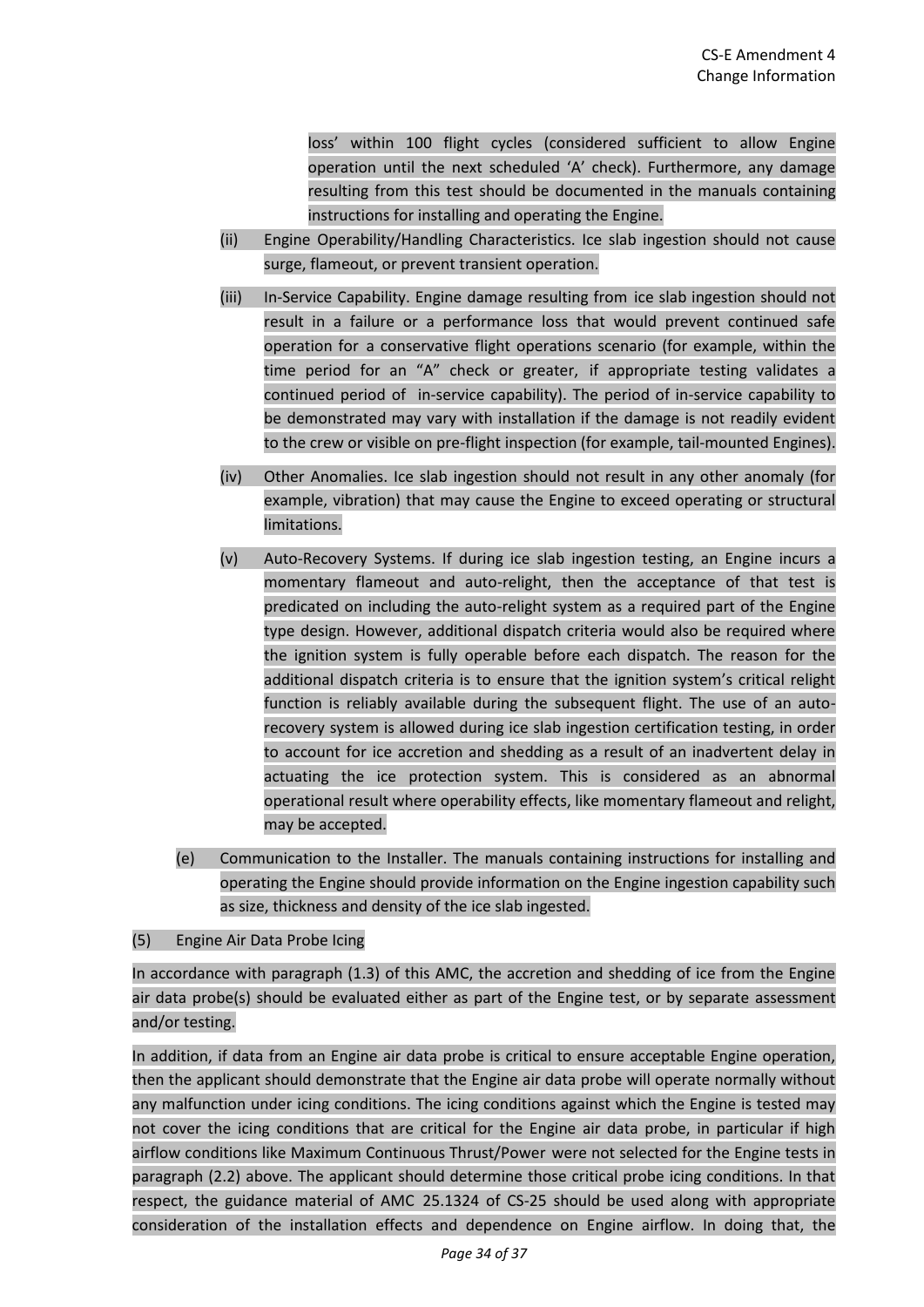substantiation may be limited to the icing environment applicable to the aircraft on which the Engine is to be installed.

In assessing whether data from an Engine air data probe is critical, the Engine system(s) response to erroneous in-range data and to data during transitions to/from icing conditions should be considered.

Note: If Engine air data probe signals are used by the aircraft system(s) on a CS-25 aeroplane, the aeroplane manufacturer will be responsible for showing that the involved Engine air data probe complies with CS 25.1324 (including rain conditions).

# (6) Inadvertent Entry into Icing Conditions or Delayed IPS Activation

The ice ingestion demonstration of paragraph (4) of this AMC addresses the threat of ice released from protected airframe surfaces, including the Engine air intake, following a delay in the selection of the ice protection system such as might occur during inadvertent entry into icing conditions.

However, if satisfactory operation in any icing conditions relies on manual activation of Engine ice protection system(s), such as a raised idle function and/or an internal ice protection system, it should be demonstrated that the Engine characteristics are not unacceptably affected by the introduction of a representative delay in the initiation of operation of the Engine ice protection system(s).

In assessing the representative delay, the applicant should consider all factors that contribute to a delay in activation of the ice protection system(s).

This assessment should include the time for ice condition detection, pilot response time, time for the system to become operational, time for the system to become effective.

In lack of other evidence, a delay of two minutes to switch on the IPS should be assumed. For thermal IPS, the time for the IPS to warm up should be added.

#### (7) Instructions for installing and operating the Engine

The applicant should declare all identified limitations to the installer in the manuals containing instructions for installing and operating the Engine. These should include but are not limited to the following items (see background in the previous paragraphs of this AMC):

- the icing environment in which the engine has been certified;
- details of the assumed Engine installation, including protection device(s);
- operational altitude limitation;
- Engine ingestion capability such as size, thickness and density of the ice slab ingested;
- Engine ice ingestion protection device to be provided by the installer (when not part of the Engine configuration);
- effects that may be observed during or after the encounter of icing conditions, such as vibrations, temporary power/thrust loss, change in Engine power/thrust response;
- anomalous Engine behaviour that has been found acceptable following ice shed ingestion;
	- minimum power/thrust required for safe operation of the Engine in icing conditions (if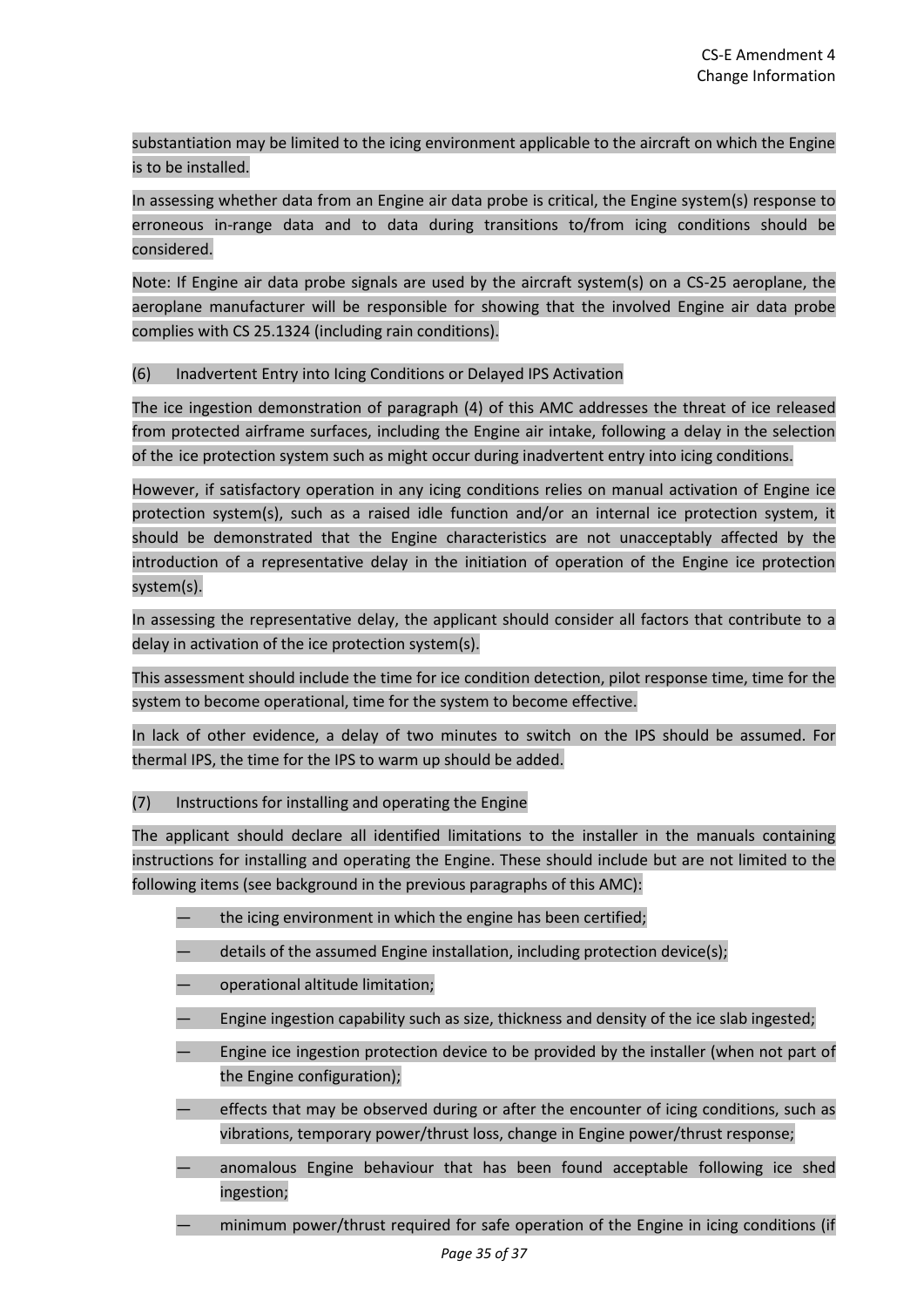necessary); and

— for ground icing operation, the conditions established during the test in terms of time, temperature (if any limitation exists) and run-up procedures.

If the Engine is certified under the assumption that the protection device considered under CS-E 780(f)(3) is provided by the aircraft installation, and if (with respect to ice formed forward of the protection device) the compliance with CS-E 780(f)(1) to (f)(2) is waived, then the Engine approval would be endorsed accordingly and the Engine instructions for installation would need to impose the conditions of CS-E 780(f)(3)(i) to (iii) to the installation.